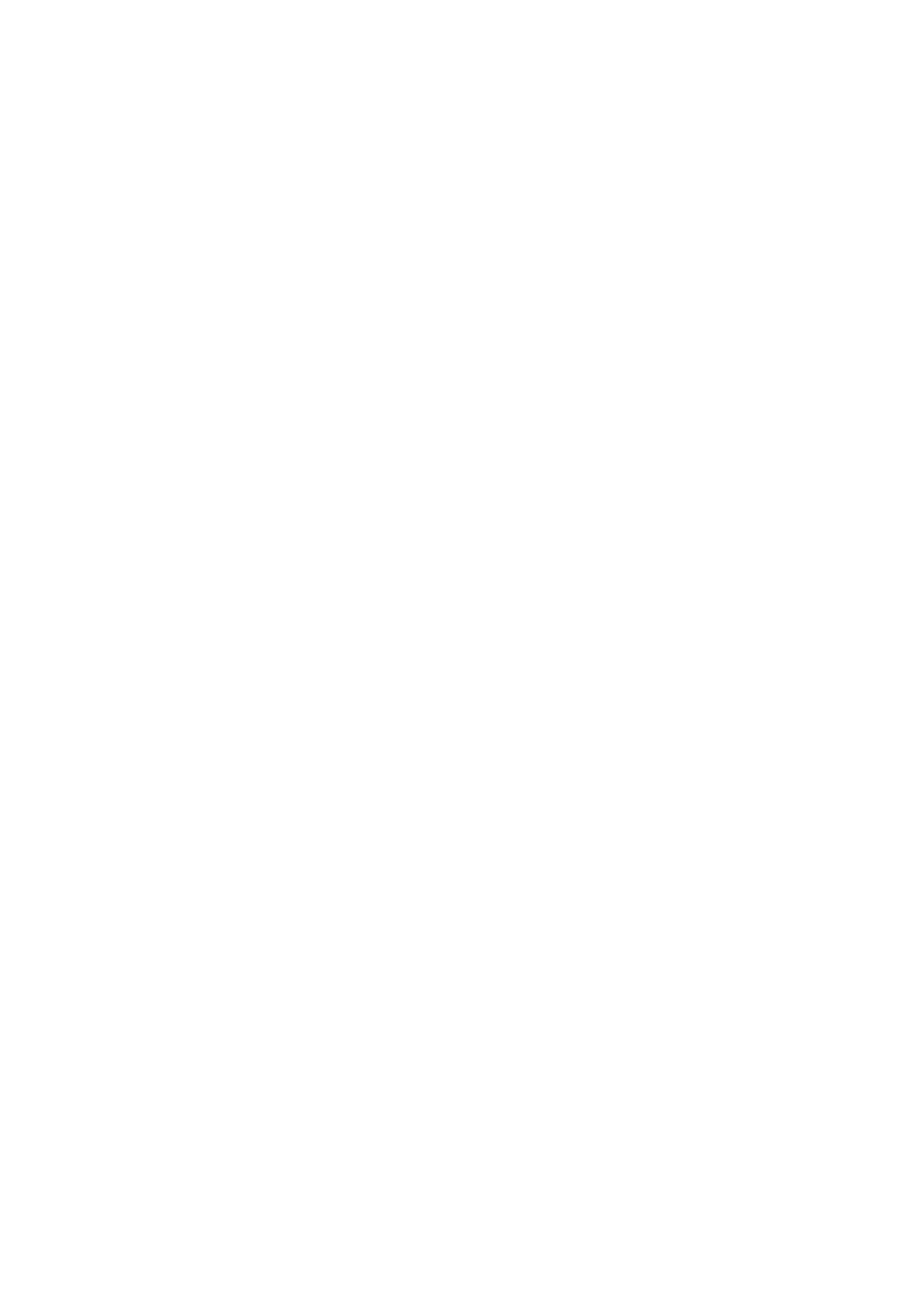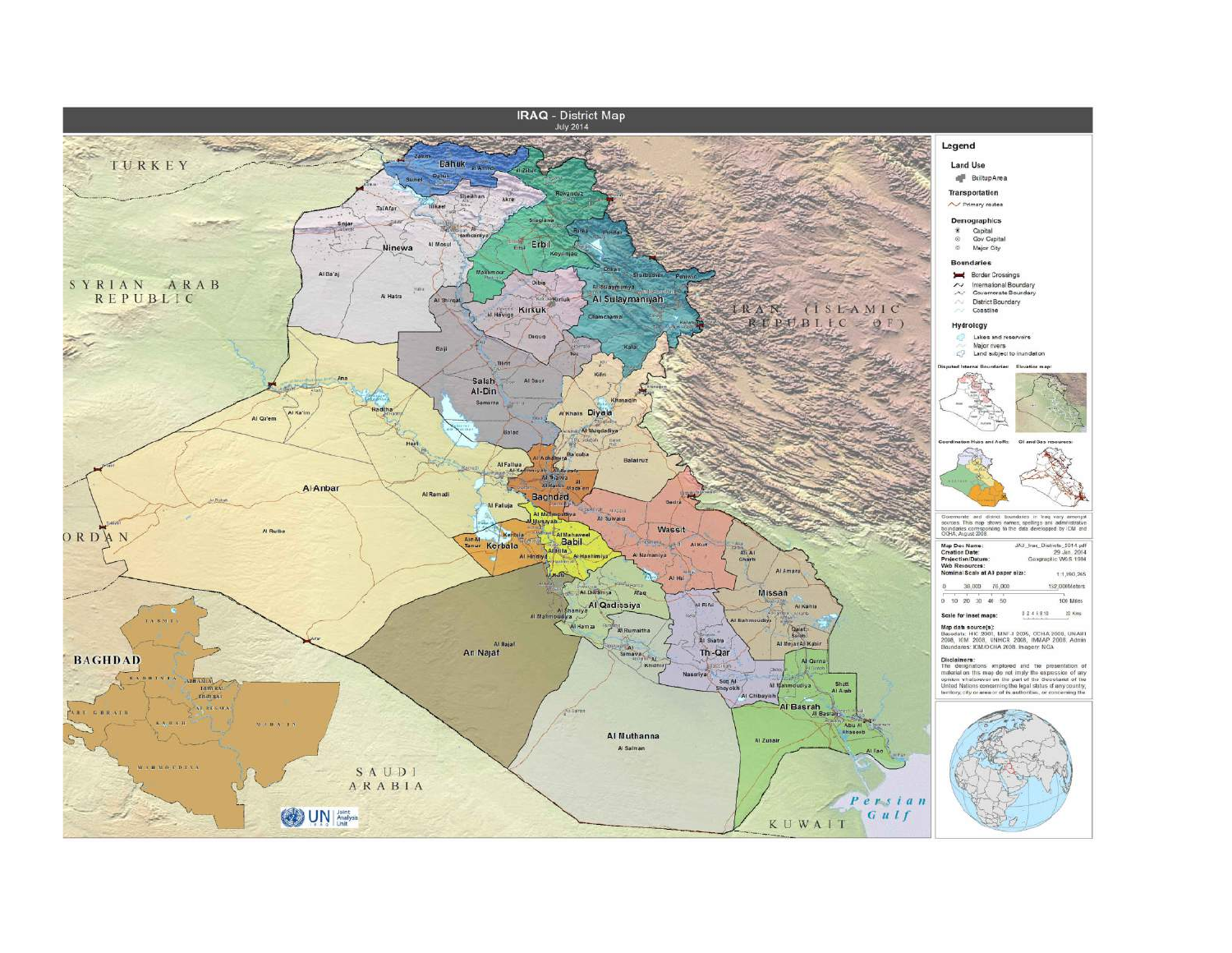## Table of contents

| 1.<br>2.<br>3.                                                                                 |  |
|------------------------------------------------------------------------------------------------|--|
| 4.                                                                                             |  |
|                                                                                                |  |
| The situation of Persons with Physical and Mental/Psychosocial Disabilities3<br>5.             |  |
| 5.1                                                                                            |  |
| 5.2                                                                                            |  |
| 5.3                                                                                            |  |
| 5.4                                                                                            |  |
| 5.5                                                                                            |  |
| 5.6                                                                                            |  |
| Different Rights under the Convention on the Rights of Persons with Disabilities.8<br>6.<br>7. |  |
| 8.                                                                                             |  |
|                                                                                                |  |
|                                                                                                |  |
|                                                                                                |  |
|                                                                                                |  |
| Situations of Risk and Humanitarian Emergencies: Disability and Displacement 14<br>9.          |  |
| 10.                                                                                            |  |
| 10.1                                                                                           |  |
| 10.2                                                                                           |  |
| 10.3                                                                                           |  |
| 10.4                                                                                           |  |
| 11.                                                                                            |  |
|                                                                                                |  |
| 11.2 The work of the Human Rights Office of UNAMI on the Promotion and Protection of           |  |
|                                                                                                |  |
| 12.                                                                                            |  |
| 13.                                                                                            |  |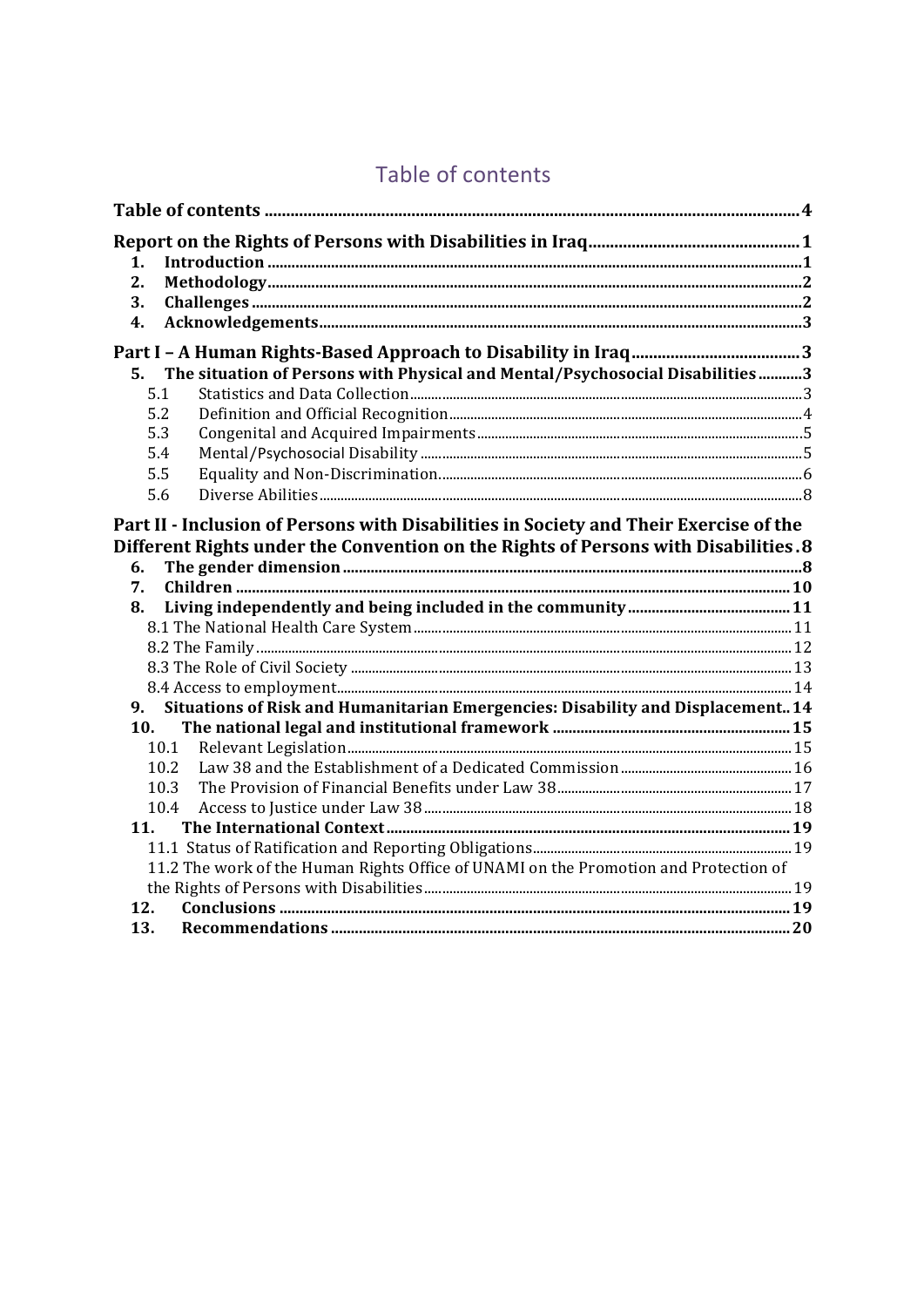Key recommendations:

- The Government of Iraq must implement a range of measures to shift the widespread charitybased perception of disability in Iraq to a rights-based approach to disability, in line with the State's obligations under the Convention on the Rights of Persons with Disabilities (CRPD). In this context, Law 38 (2013) on the Care of Persons with Disabilities and Special Needs should be revised to be fully compliant with the Convention.
- The legal framework for the promotion and protection of the rights of persons with disabilities should be strengthened to dismantle the attitudinal and physical barriers that prevent their active participation in society on an equal basis with everyone else. To this end the Government of Iraq should:
	- o Ratify the Optional Protocol to CRPD;
	- $\circ$  Follow up on the implementation of disability-related recommendations by the United Nations Treaty Bodies and the March 2015 Universal Periodic Review (UPR);
	- $\circ$  Extend an invitation to the Special Rapporteur on the rights of persons with disabilities to visit Iraq.
- Administrative procedures for claiming State benefits and accessing other services should be simplified and better publicized. In the case of women with disabilities, who face additional challenges and limitations to their access to basic services due to societal stereotypes, the Government of Iraq should consider specific provisions to ensure their equal access to all State benefits and services.
- Information about the situation of persons with disabilities should be improved substantially for policy and programmatic purposes and to monitor the implementation of Iraq's obligations under CRPD. To that end, a system should be put in place for quantitative and qualitative data collection and analysis, disaggregated by age and sex, and respectful of privacy and confidentiality standards, based on, where appropriate, internationally agreed indicators. Persons with disabilities should be actively and meaningfully involved in the design and delivery of all policies and programmes aimed at benefiting them or affecting them.
- In parallel, a robust, public education campaign should be developed and implemented by the Government of Iraq, in partnership with persons with disabilities, focusing on raising awareness about the rights of persons with disabilities, combatting discrimination against them, and aimed at strengthening and enhancing their participation in public life, in line with CRPD and the 2030 Agenda for Sustainable Development. All forms of media (public and private), and in particular social media, have an important role to play in this context.
- Practical interventions are needed to eliminate the physical and attitudinal obstacles that create, promote or sustain disability. The Government of Iraq should design and implement such interventions with the full and active participation of persons with disabilities, and with the aim of ensuring systematic accessibility. In parallel, practical measures need to be developed to improve specialized health care, including psychosocial support, for persons with disabilities, where mainstream services are not appropriate.
- In the context of humanitarian emergency and reconstruction, in keeping with CRPD and the Charter on Inclusion of Persons with Disabilities in Humanitarian Action, the Government of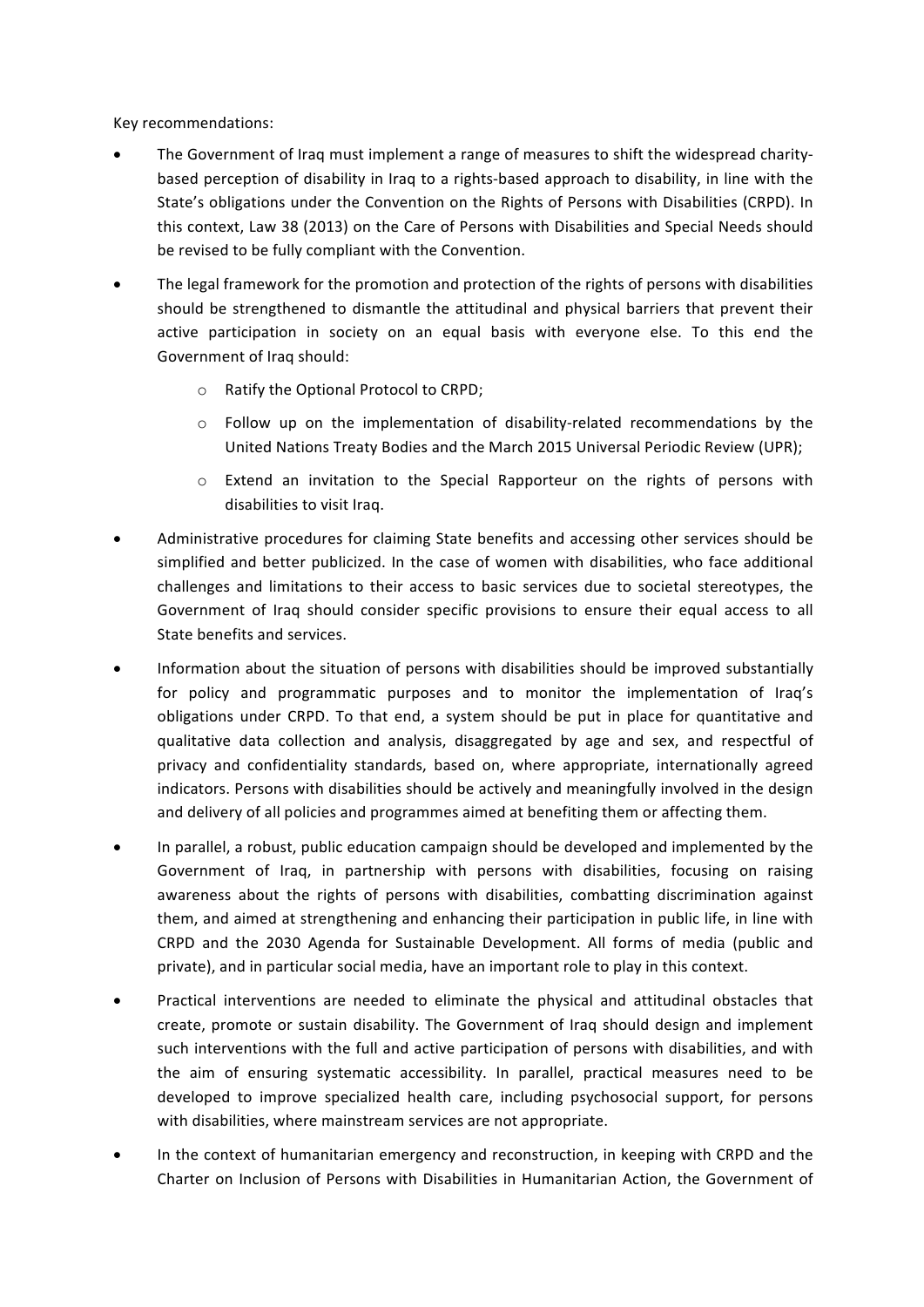Iraq should design and implement initiatives, with the full and active participation of persons with disabilities, to build a more inclusive society.

- The Government of Iraq should, in the development and implementation of all legislation, policies, programmes and other initiatives, pay special attention to the situation of women and girls with disabilities due to their specific vulnerabilities, particularly in a context of conflict and humanitarian emergency.
- The Government of Iraq should undertake a mapping of the specific needs of children with disabilities, and appropriate levels of intervention should be identified, particularly for children with disabilities who have been displaced, and to ensure that they have full and equal access to all educational opportunities.
- In developing and implementing legislation, policies, programmes and other initiatives that aim at enhancing the respect and protection of the rights of persons with disabilities, the Government should consult proactively with persons with disabilities and ensure that they are directly involved and represented in all decision-making processes affecting their lives, with a view to creating a conducive environment for their full and equal participation in society as dynamic, creative and effective agents of change.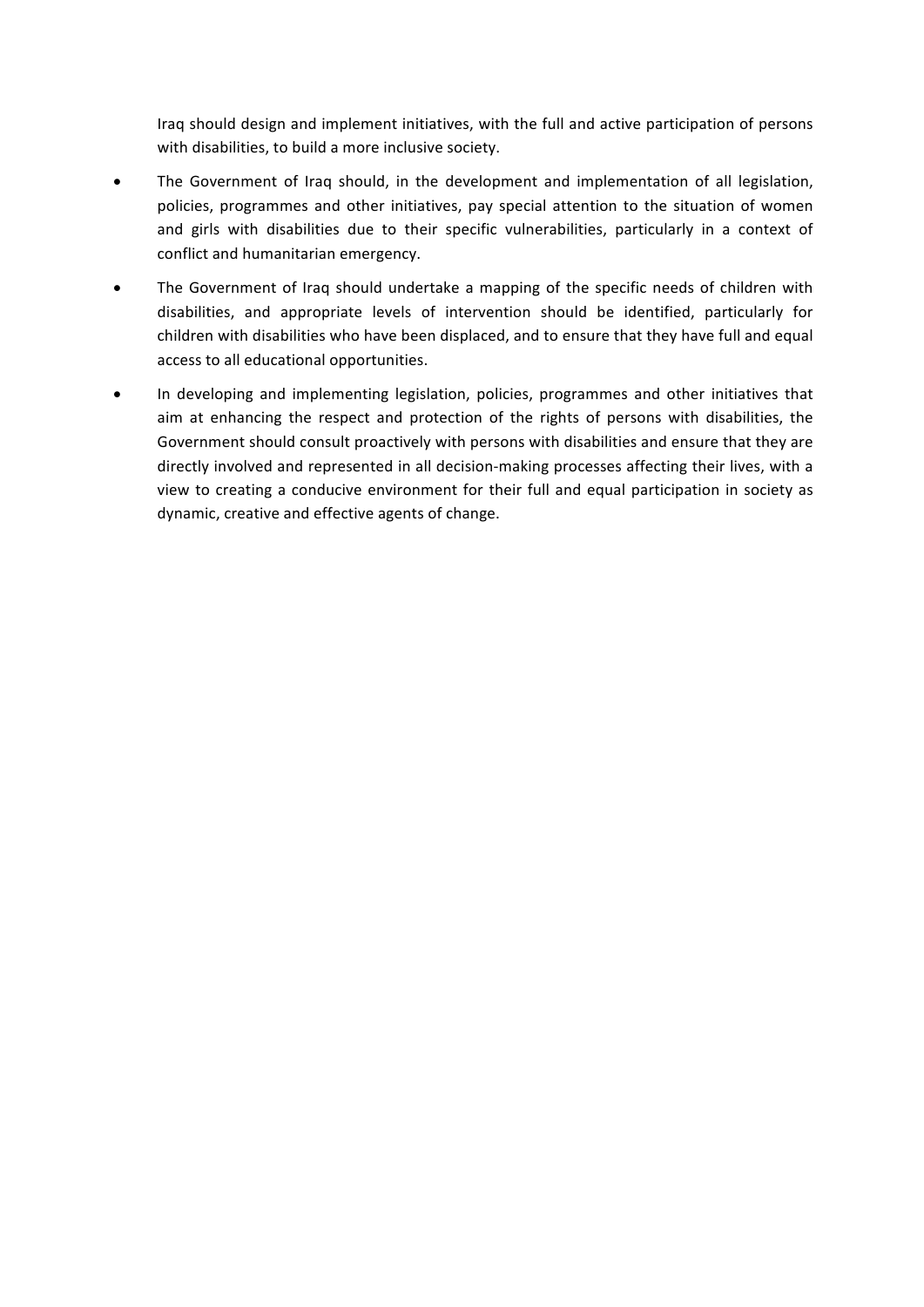### Report on the Rights of Persons with Disabilities in Iraq

#### 1. Introduction

The  $10<sup>th</sup>$  anniversary of the adoption of the Convention on the Rights of Persons with Disabilities (CRPD), in December 2016, provides an opportunity to examine the situation of persons with disabilities in Iraq in view of the Government's obligations as a State Party to CRPD. It can also provide a momentum, ahead of the first review of Iraq by the United Nations Committee on the Rights of Persons with Disabilities, to encourage the Government to develop and implement initiatives to address the gaps and other obstacles that hamper respect and protection of the rights of persons with disabilities, including their equal participation in political, social, economic and cultural life. Such processes should be undertaken in full consultation with persons with disabilities.

The 2030 Agenda for Sustainable Development, adopted in September 2015, under the pledge that 'no one will be left behind', includes several references to persons with disabilities, notably in connection with: education; employment; social, economic and political participation; the building of inclusive, safe and sustainable cities; and accountability, with a focus on improving the availability of disaggregated data to make the situation of persons with disabilities more transparent and apparent to planners and Government decision makers.

In addition, the United Nations Security Council has continued to focus on the particular impact that armed conflicts and situations of violence have on persons with disabilities<sup>1</sup> while the United Nations Human Rights Council has requested the Office of the United Nations High Commissioner for Human Rights (OHCHR) to prepare a report on the rights of persons with disabilities in situations of risk and humanitarian emergencies, under article 11 of CRPD.<sup>2</sup>

The present report aims at highlighting the situation of persons with disabilities in Iraq as well as the obligations of the Government of Iraq towards them under international law. The report addresses recommendations to all relevant stakeholders concerning the development and implementation of legislative, institutional and policy reforms, and other programmes and initiatives that should address the serious gaps and obstacles that hamper the respect and protection of the rights of persons with disabilities and significantly hinder their full and equal participation in the political, social, economic and cultural life of Iraq.

This report on the *Rights of Persons with Disabilities in Iraq* is published by the Human Rights Office of United Nations Assistance Mission for Iraq (UNAMI) in cooperation with OHCHR, under their respective mandates. $3$ 

<sup>&</sup>lt;sup>1</sup> United Nations Security Council resolutions 1894 (2009), 2217 (2015), 2225 (2015)<br><sup>2</sup> A/HRC/31/30

 $3$  In resolution 1770 of 10 August 2006, the United Nations Security Council requested UNAMI to "promote the protection of human rights and judicial and legal reform in order to strengthen the rule of law in Iraq..." (paragraph 2(c)). UNAMI mandate was extended in the same terms for 2016/2017 by Security Council resolution 2299 of 25 July 2016. In accordance with its mandate, the UNAMI Human Rights Office conducts a range of activities aimed at promoting the respect and protection of the human rights of all people in Iraq, including persons with disabilities, and *inter alia* undertakes independent and impartial monitoring of, and reporting on, the situation of the rights of persons with disabilities and fulfilment by Iraq of its obligations to them under international human rights law.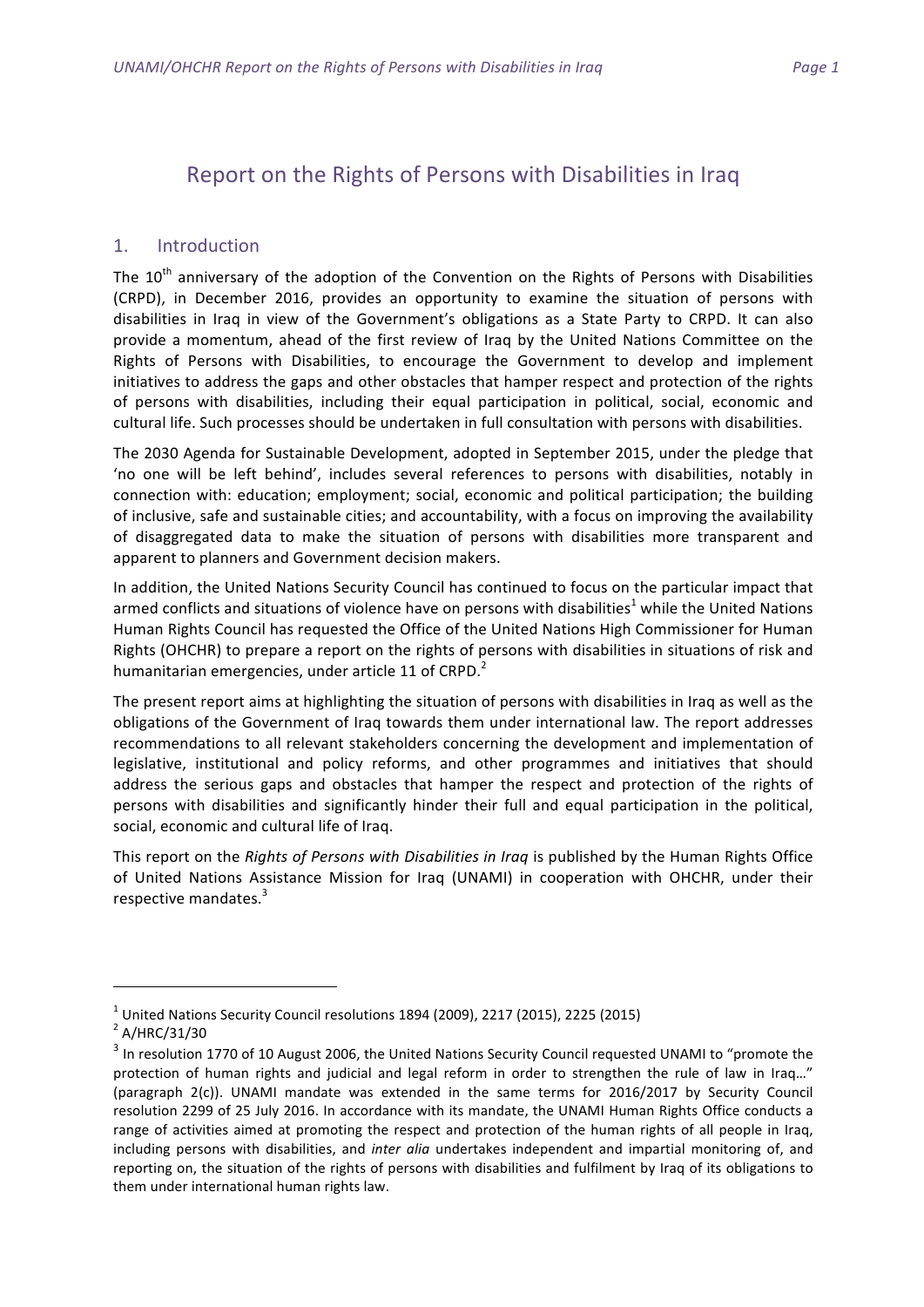#### 2. Methodology

To collect the information relied on in this report UNAMI/OHCHR conducted face-to-face interviews, group discussions with, and addressed questionnaires to, a range of stakeholders. It also examined various materials, including United Nations reports, publications by non-governmental organizations (NGOs), as well as academic and media articles. The report includes cross-references to relevant United Nations publications, including by OHCHR, UNICEF and the World Health Organization (WHO), when relevant.

Questionnaires were sent in Arabic, English and Kurdish to governmental and non-governmental interlocutors, persons with disabilities, and civil society representatives whose work focus on the rights of persons with disabilities, in Baghdad, central and south Iraq and in the Kurdistan Region of Iraq. 

For the purposes of this report, the concepts of 'disability' and of 'persons with disabilities' are based on CRPD. Accordingly, 'disability' results from the interaction between persons with impairments and attitudinal and environmental barriers that hinders their full and effective participation in society on an equal basis with others. 'Persons with disabilities' include people who have long-term physical, mental, intellectual or sensory impairments, and who, in interaction with various barriers, may be hindered in their full and effective participation in society on an equal basis with others.

The report presents an overview of the situation of persons with disabilities in Iraq, the societal response to them, including the stigma associated with disabilities, and an assessment of the extent to which their rights are protected, promoted, and respected in keeping with CRPD.

The report is comprised of two main sections: Part I assesses the level of awareness about - and implementation of - a human rights-based approach to disability in Iraq. Part II assesses the inclusion of persons with disabilities in society and their exercise of different rights enshrined in the Convention, such as: accessibility (art. 9); access to justice (art. 13); living independently and being included in the community (art. 19); health (art. 25); work and employment (art. 27); and adequate standard of living and social protection (art. 28), among others. The report also includes an analysis of the gender dimension of disability and how being a girl or a boy, a woman or a man, further impacts on persons with disabilities. The report provides examples that clearly demonstrate how persons with disabilities can contribute meaningfully and productively to their communities and to society as a whole. Finally, the report outlines the relevant legal framework at the national and international level, and concludes with recommendations aimed at addressing the significant gaps and other obstacles that detrimentally impact on persons with disabilities and prevent their full and equal participation in Iraq's political, social, economic and cultural life, not least in the context of the humanitarian emergency the country has been experiencing.

#### 3. Challenges

The main challenge in the preparation of this report was the lack of reliable statistics, benchmarks and data collection systems, which made it difficult to obtain a clear picture of the community of persons with disabilities in Iraq and their situation, particularly regarding those living in areas directly affected by armed conflict.

Moreover, the prevailing insecurity considerably limited the ability of UNAMI/OHCHR to directly access relevant stakeholders in some areas of the country and to collect first-hand and comprehensive information relating to infrastructures, facilities and services for persons with disabilities. UNAMI/OHCHR attempted to overcome this obstacle by reaching out to a range of sources, including through telephone interviews and by perusing information provided by humanitarian partners, and other sources in locations that were not accessible.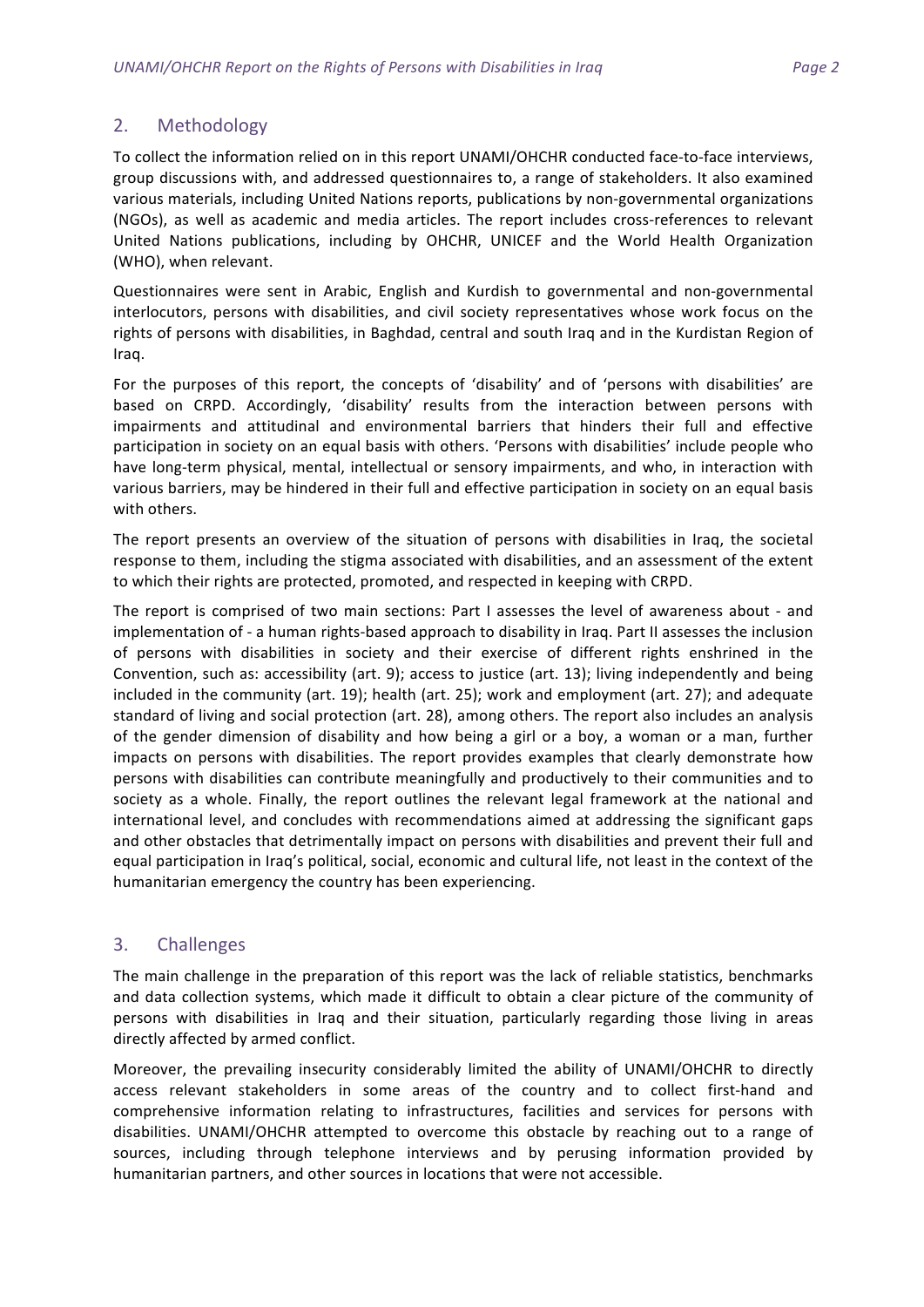#### 4. Acknowledgements

UNAMI/OHCHR wishes to thank all those who have contributed to this report, first and foremost persons with disabilities who agreed to share their experiences, and the numerous civil society organizations which continue to work in extremely difficult circumstances.

## Part  $I - A$  Human Rights-Based Approach to Disability in Iraq

#### 5. The situation of Persons with Physical and Mental/Psychosocial Disabilities

Persons with disabilities in Iraq have been disproportionally affected by armed conflict, violence and other emergencies which have affected the country over several decades. Armed conflict, terrorism, and violence which have prevailed since 2003 continue to dramatically impact on civilians, with significant loss of lives, injuries, devastation of property and livelihoods, and destruction or serious disruption of essential services. Persons with disabilities have been differentially and detrimentally impacted by this ongoing violence, facing greater obstacles than others in accessing protection and humanitarian assistance. Persons with disabilities belong to all ethnic and religious communities and are of all ages and genders – yet they face common experiences of often multiple, intersecting and aggravated forms of discrimination which hinder, prevent or impair their full enjoyment of their rights and their full and equal participation in all aspects of society. Moreover, the lack of reliable statistics concerning the number of persons with disabilities in Iraq and of quantifiable information on the problems they face prevents any comprehensive assessment of the gaps and needs and, therefore, the development of appropriate policies.

#### 5.1 Statistics and Data Collection

Article 31 of CRPD requires that

<u> 1989 - Johann Barn, mars ann an t-Amhain an t-Amhain an t-Amhain an t-Amhain an t-Amhain an t-Amhain an t-Amh</u>

'States parties undertake to collect appropriate information [...] to enable them to formulate and implement policies to give effect to the present Convention. The process of collecting and *maintaining this information shall (a) comply with legally established safeguards [...]* to *ensure confidentiality and respect for the privacy of persons with disabilities; (b) comply with* internationally accepted norms to protect human rights and fundamental freedoms and ethical principles in the collection and use of statistics. 2. The information collected in accordance with this article shall be disaggregated, as appropriate, and used to help assess the implementation of States Parties' obligations under the present Convention and to *identify* and address the barriers faced by persons with disabilities in exercising their rights. 3. States Parties shall assume responsibility for the dissemination of these statistics and ensure their accessibility to persons with disabilities and others.'

In meetings with civil society organizations, persons with disabilities noted that there are no national statistics on persons with disabilities, while the figures<sup>4</sup> most frequently cited are provided by WHO which estimated that, as of 2011, some 4 million people in Iraq<sup>5</sup> were living with disabilities<sup>6</sup>. The

<sup>&</sup>lt;sup>4</sup> On the difficulties of quantifying and measuring disability, see WHO, *World Report on Disability*, 2011, p. 21, available online <http://www.who.int/disabilities/world\_report/2011/report/en/>

 $^5$  Out of an estimated total population of 38,146,025 (July 2016 est.) according to the CIA World Factbook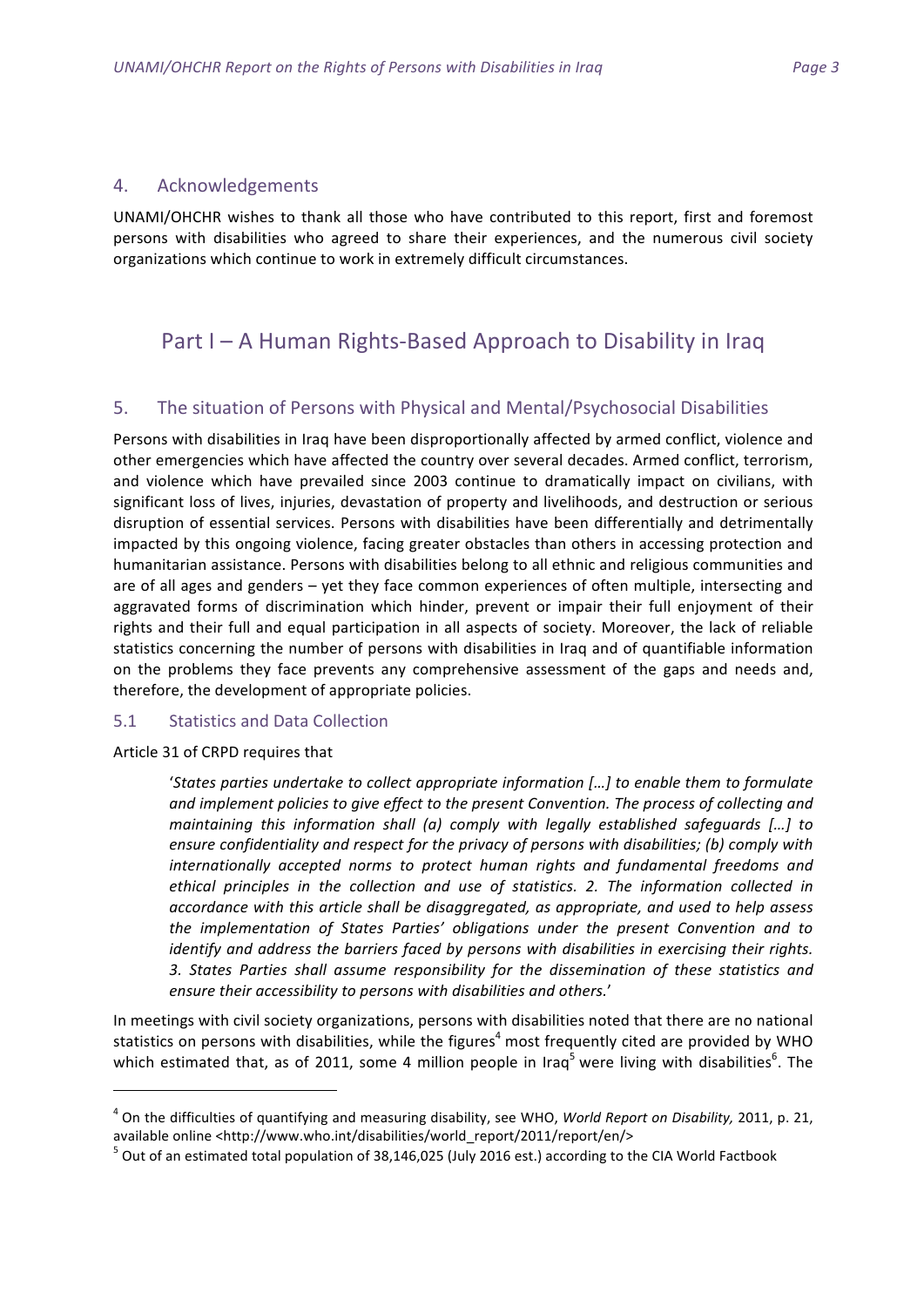figure of people with disabilities has been constantly increasing, mainly due to ongoing violence, conflict and acts of terrorism.<sup>7</sup>

International researchers mostly refer to the WHO figures. A study by the Electoral Knowledge Network noted that there were no accurate statistics on the number of people defining themselves as 'disabled' in Iraq.<sup>8</sup> The study quoted estimates from the Iraqi Ministry of Health, based on research from 2009, pointing to a figure of 1 million, which is the figure referred to by the Iraqi Association of Disability Organizations (IADO). However, in that same year, WHO had estimated that there were at least two million persons with disabilities in Iraq.

Another study dated 2014 noted that the Ministry of Health had not kept updated statistics concerning the number of persons with disabilities, the percentage of which it estimated to be at 15 per cent (compared to a global average of 10 per cent) or just over 3 million people.<sup>9</sup> Statistics produced by the Association of Short Statured People and People with Special Needs in 2014 estimated that about 4 million people were living with disabilities in Iraq.

While figures differ, all sources concur that the situation of people living with disabilities in Iraq is dire and that their number is increasing, 'particularly in battlefield areas where the explosions of mines and hazardous waste [often] cause amputations'.<sup>10</sup>

#### 5.2 Definition and Official Recognition

While there is a system of registration in Iraq that allows persons with disabilities to be officially recognized as such and/or given an official disability certificate, one interlocutor noted that 'the State does not have a clear and unified definition for persons with disabilities, as each Ministry has its own definition'.<sup>11</sup> In 2011, WHO announced it was 'supporting the Ministry of Health to *strengthen and improve its registration system, to ensure health systems are more inclusive and*  responsive to the needs of persons living with disabilities'.<sup>12</sup> In a 2014 study on disability in Iraq, USAID referred to a registration process with the Ministry of Health based on the criteria provided in the 1980 Social Security Law (see below).

Law 38 (2013) on the Care of Persons with Disabilities and Special Needs, article 15 (IX) stipulates that the Ministry of Planning should 'provide a database of persons with disability and special needs *in* Iraq according to age and type of disability, through family surveys and through the related care *centres'*. However, at the time of writing, the Ministry had yet to establish such a database. The Commission on the Care of Persons with Disabilities and Special Needs - which had been established by Law 38 (2013) to oversee the implementation of Government policies related to improving the

<u> 1989 - Andrea Santa Andrea Andrea Andrea Andrea Andrea Andrea Andrea Andrea Andrea Andrea Andrea Andrea Andr</u>

<sup>&</sup>lt;sup>6</sup> See WHO, *World Report on Disability,* 2011, p. 273, available online <http://www.who.int/disabilities/world report/2011/report/en/>. The statistic provided by WHO in this report estimated that 0.9 per cent of Iraq's population was affected by impairment, based on a limited statistical category provided in 1977. According to the WHO website, "Many persons with disabilities have limited or no access to health care and rehabilitation, education, skills training, and employment opportunities. In Iraq, the years of war, and all the man-made disasters throughout, have further increased the number of disability, to approximately reach two-million people." available online <http://www.emro.who.int/irq/programmes/rehabilitation-disabilities.html> accessed 24 September 2016.<br><sup>7</sup> UNAMI/OHCHR interview, Baghdad 13 May 2016.

 $8$  ACE-Electoral Knowledge Network case study on Iraq 'Increasing Engagement of the Election Commission

with Persons with disabilities'.<br> $9$  USAID Iraq, Iraq Access to Justice Program, Values of Access to Justice and Persons with Disabilities in Iraq, March 2014.<br><sup>10</sup> 'Iraq's disabled lack basic help', by Wassim Bassem, posted in Al-Monitor on 11 August 2015.<br><sup>11</sup> Government of Iraq questionnaire, Kirkuk. Of note, there are several ministries who deal with disability-

related issues, with the Ministry of Labour and Social Affairs being the main responsible. Other relevant ministries include health, education, and transport.<br><sup>12</sup> WHO Press release 'Ministry of Health in Iraq/WHO launch Global report on Disability', 21 June 2011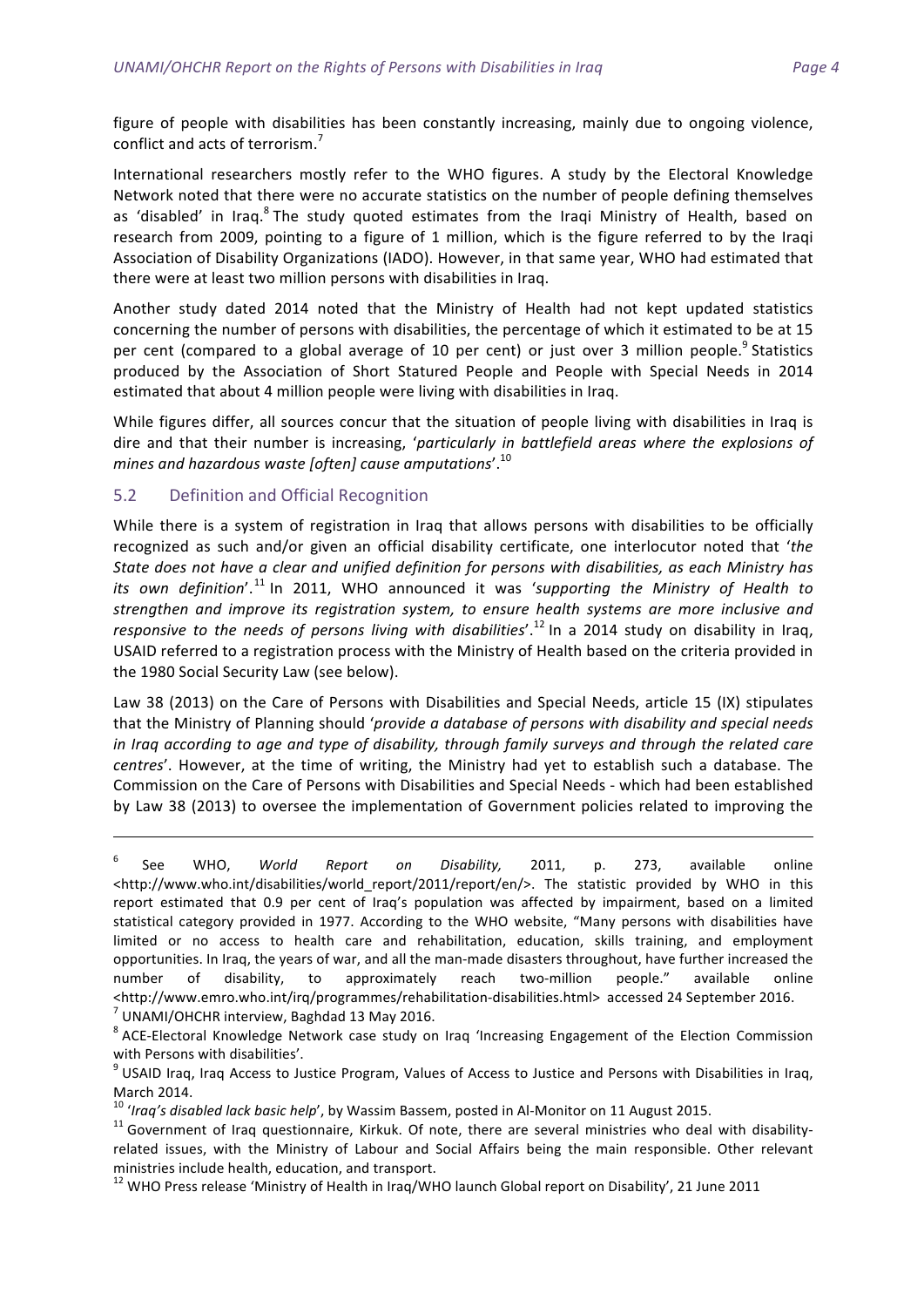rights of persons living with disabilities in Iraq - advised that it was planning to collect statistics and establish its own database, commensurate with available resources.

In interviews with civil society organizations, persons with disabilities complained that registration was slow. In addition, their ability to access services, privileges and exemptions that the national law granted them was negatively impacted by the fact that Ministry of Health staff used inconsistent criteria across the country.<sup>13</sup>

#### 5.3 Congenital and Acquired Impairments

It has long been claimed that prolonged armed conflict and violence have resulted in the release of heavy metals and other toxic and hazardous substances into the air, water and soil, which, combined with environmental neglect, have contributed to high levels of toxicity that may have contributed to an increase in congenital diseases and detrimental health conditions at birth. In some cases, these factors have been exacerbated by low-nutrition and malnutrition, which have hampered children's cognitive development and contributed to learning difficulties. Some NGOs expressed concern at the increase in congenital impairments due to lack of preventive care over decades.<sup>14</sup>

Armed conflict, terrorism, landmines and explosive remnants of war continue to have a devastating impact on many people in Iraq, particularly children, due to serious injuries that result in permanent impairments. 

In meetings with civil society organizations, one participant, a former soldier who had acquired his impairment as a result of an improvised explosive device (IED), noted that there was greater engagement by people, particularly soldiers, who had sustained impairments due to conflict-related incidents. In particular, he noted more active use of social media, webpages and Viber groups aimed at connecting former soldiers with disabilities. He also listed various activities within the military, including sport for recreational purposes, hobbies, and assistance to get injured soldiers 'out of their deteriorated psychological status'. He noted that all these activities aimed at changing perception and behaviour vis-à-vis persons with disabilities within the army. He noted that the Ministry of Defence had a dedicated budget which allowed for injured soldiers to be treated abroad, although it was not clear if that included treatment for post-traumatic stress disorder (PTSD).

The Ministry of Defence also had some statistics of the numbers of soldiers who had sustained impairments as a result of conflict or terrorism, reporting that between 2003 and 2016, some 35,000 soldiers had suffered injuries that had resulted in disabilities. There were no figures available prior to 2003. 15

#### 5.4 Mental/Psychosocial Disability<sup>16</sup>

In 2007, WHO and the Government of Iraq published the first ever survey on mental health in Iraq and the impact of violence and trauma exposure on mental health conditions. The study presented important data disaggregated by gender, age and location, as well as education and employment status, amongst other information. It also explored the association between trauma and mental

 

<sup>&</sup>lt;sup>13</sup> UNAMI/HRO interview, Baghdad, 13 May 2016.<br><sup>14</sup> UNAMI/OHCHR questionnaire to NGOs, response no. 7. It is worth noting that primary prevention, not necessarily disability-related, falls under article 12 of the International Covenant on Economic, Social and

Cultural Rights (ICESCR), and article 25 of CRPD refers to further impairments which are disability-related.<br><sup>15</sup> UNAMI/HRO interview, Baghdad, 13 May 2016. The number of soldiers who acquired impairments as a result of Iraq's wars from the 1970s to 2003 remains unknown.

 $16$  UNAMI/OHCHR has not been able to assess the situation in mental health facilities but notes that relevant CRPD standards should be upheld in mental health strategies to prevent forced treatment and forced institutionalization, and to ensure free and informed consent of the person concerned in all mental healthrelated treatments, including in situations where an individual's legal capacity is being denied against international law.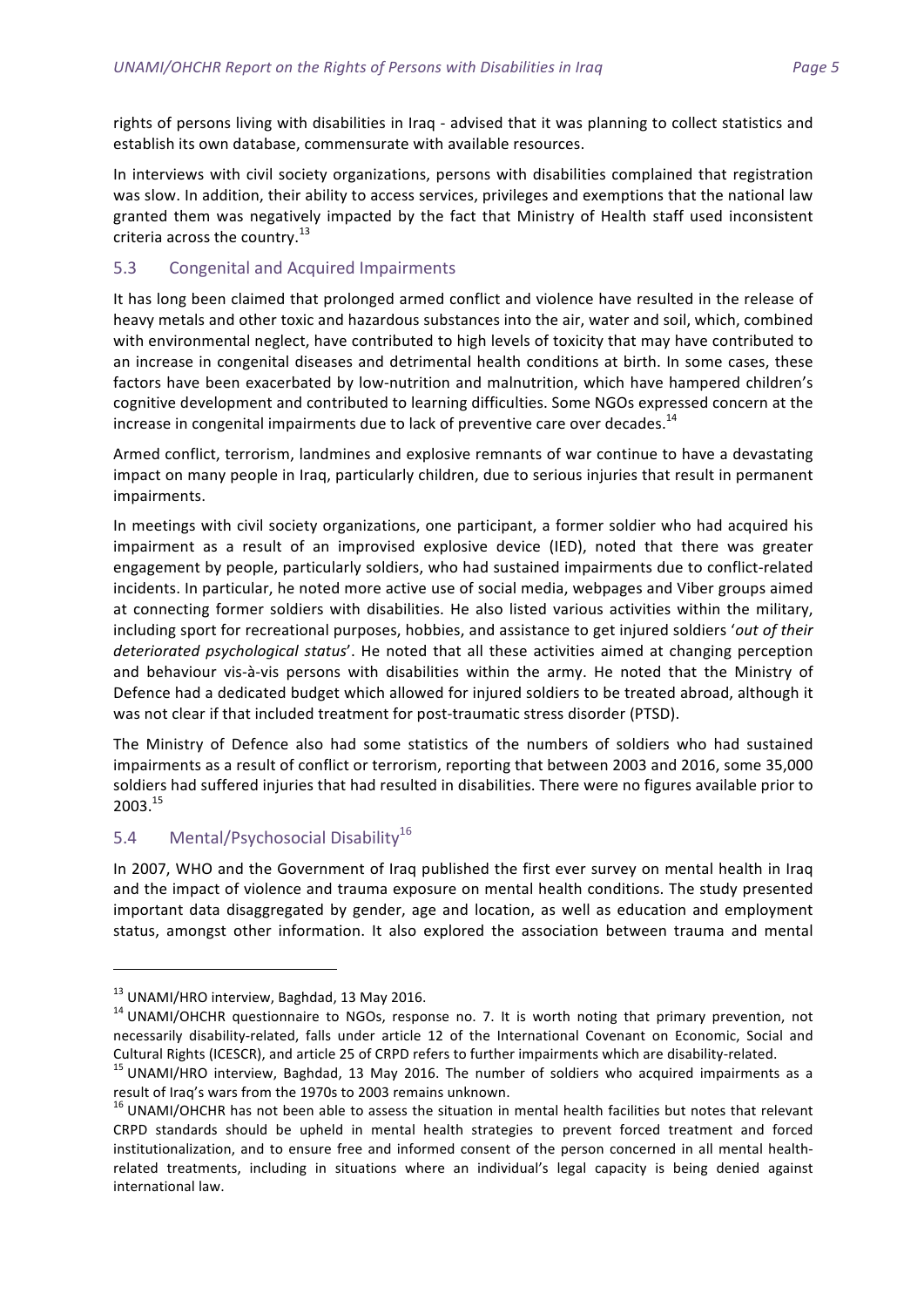health conditions, including rates of suicidal thoughts and substance abuse, and noted high lifetime exposure to trauma (56.02 per cent) and low access to treatment for mental health conditions (6.12 per cent). The study concluded that about one-third of the population faced 'psychological distress' and one in nine had a diagnosable mental health condition; which was identified as the fourth leading cause of ill health for Iraqis over five years of age.

The study highlighted some change since the fall of Saddam Hussein's regime, notably the establishment of a National Mental Health Council, and the strengthening of services and human resources development in the area of mental health. In 2004, the National Mental Health Council had developed a strategy and action plan and undertaken initiatives, including the rebuilding of old community-based psychiatric facilities and the establishment of a new one, the training and strengthening of human resources, and the development of an awareness-raising campaign on mental health. As a result, almost all governorates had at the time at least one psychiatric treatment facility. However, WHO also noted that the federal Ministry of Health had the least numbers of psychiatrists in the world, and that hospital wards for people suffering from mental health issues were neglected, overcrowded and inhumane. $^{17}$ 

The Country Cooperation Strategy for WHO and Iraq 2012-2017 noted that '*Based on various* surveys, it is estimated that the prevalence of mental disorders [sic] among the population is 35.5 per *cent,* while the treatment gap for management of mental disorders [sic] is estimated at 94 per *cent.'* 18

Persons with disabilities expressed concern at the situation of persons with psycho-social disabilities in view of the lack of specialized services and assistance available to them.<sup>19</sup> While several disability organizations interviewed by UNAMI/OHCHR noted that some rehabilitation centres were providing psychological assistance, they considered this remained inadequate and was not necessarily of good quality or up to standards.<sup>20</sup>

All persons with psycho-social disabilities are at risk of being victimized and exploited, particularly in a context of conflict and violence (e.g. organ trafficking<sup>21</sup>, being used as suicide bombers<sup>22</sup>). Women with psycho-social disabilities are at particular risk of sexual harassment, exploitation and abuse<sup>23</sup>.

#### 5.5 Equality and Non-Discrimination

Article 5 of the CRPD provides that: '1. States Parties recognize that all persons are equal before and under the law and are entitled without any discrimination to the equal protection and equal benefit of the law. 2. States Parties shall prohibit all discrimination on the basis of disability and guarantee to persons with disabilities equal and effective legal protection against discrimination on all grounds. *[…].*'

In meetings with persons with disabilities, many noted that public perceptions about persons with disabilities had changed to some extent as a result of increased advocacy and awareness-raising. Some NGOs felt that awareness about CRPD was still limited and that 'our society has limited

 

<sup>&</sup>lt;sup>17</sup> WHO, Iraq Mental Health Survey 2006/7.<br><sup>18</sup> Country Cooperation Strategy (CCS) for WHO and Iraq 2012-2017.<br><sup>19</sup> UNAMI/HRO interview, Baghdad 13 May 2016.<br><sup>20</sup> NGO questionnaire, Baghdad.<br><sup>21</sup> USAID Iraq, Iraq Access

March 2014.<br><sup>22</sup> 'Iraq's disabled lack basic help', by Wassim Bassem, posted in Al-Monitor on 11 August 2015<br><sup>23</sup> USAID Iraq, Iraq Access to Justice Program, Values of Access to Justice and Persons with Disabilities in Ira March 2014; A Gendered Perspective - Safety, Dignity and Privacy of Camp and Camp-like Settings in Iraq, IOM Iraq, February 2016; and also Women and Girls with Disabilities Need Empowerment, Not Pity, UN Experts tell States, News Release, OHCHR August 30, 2016.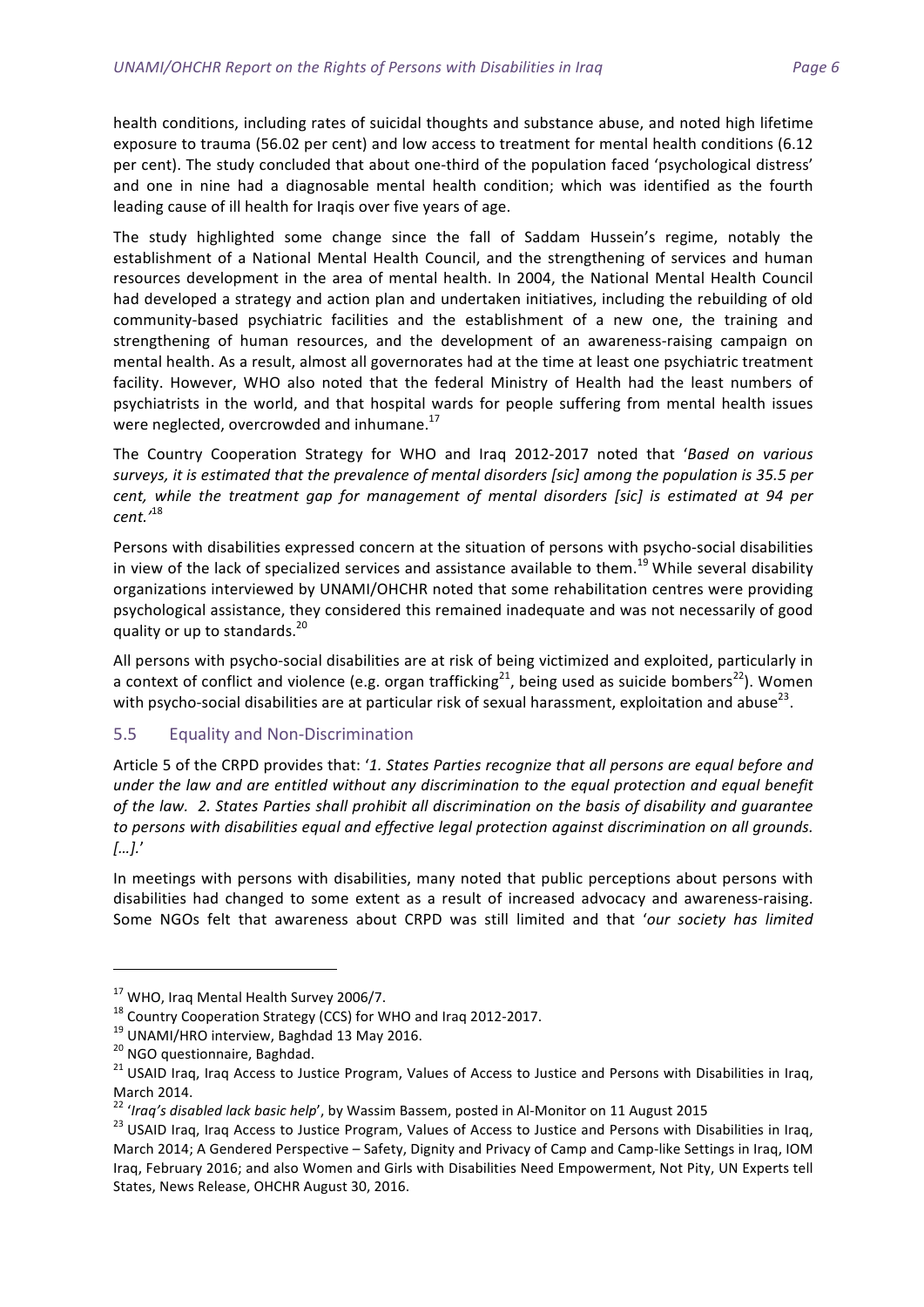understanding and knowledge about assisting persons with disabilities'<sup>24</sup> who are often seen as an 'embarrassing weakness',<sup>25</sup> and that persons with disabilities are 'accepted' in Iraqi society 'as long as there is strong [religious] faith<sup>'26</sup>, which suggests that a faith-inspired, charity-based attitude persists in the Iraqi society casting persons with disabilities as in 'need sympathy' or 'charity'.<sup>27</sup> However, other participants felt that persons with disabilities were starting to be perceived no longer as 'objects of charity' and that they were themselves more aware, better trained and educated ('our eyes have been opened'). Interlocutors also felt increased consideration and attention by people on the social level, in the street, and noted that 'when we go out, everybody wants to help'. However, the picture changed when it came to treatment of persons with disabilities in public offices where Government officials reportedly behaved disrespectfully. While complaints about such mistreatment had been submitted to the requisite Government authorities, it seemed that they were generally not acted upon.<sup>28</sup>

Other participants noted that '*Iraqi society does not offer adequate help for persons with disabilities. Many Iraqis still treat them as a special case requiring isolation and ... pity. Iraqis see such people as unproductive and unable to integrate into society. Such a perception increases their isolation and*  leads to negative psychological effects'.<sup>29</sup>

Others felt that '[*Iraqi]* society is embarrassed about persons with disabilities<sup>'30</sup>, that it fails to 'understand disability as part of human diversity'<sup>31</sup>, that public awareness about the rights of persons with disabilities is still lacking and that they remain the object of mockery, with some TV shows portraying persons with mental/psychosocial or physical disabilities in an offensive, undignified or degrading manner. Others noted that despite the increased role of the media, public awareness-raising was still limited to occasional interviews, mainly of disability activists, by satellite channels or radios. Most interlocutors felt that the media often failed to understand that persons with disabilities are part of human diversity and that they have their own skills which could usefully contribute to society as a whole. $32$ 

Overall, it was deemed that Iraq (cities and rural areas) was not equipped for persons with disabilities, who thus ended up having *'no rights'*. In particular, people mentioned lack of sidewalks, suitable vehicles, public transport, lack of ramps and access to buildings, as well as lack of basic services. 

One interviewee commented that the treatment of persons with disabilities was 'not humane' and that there were cases of persons with disabilities exposed to domestic violence. There was general consensus under a stereotyped understanding of normalcy that 'normal [sic] persons could defend themselves but persons with disabilities could not and were therefore more vulnerable'.<sup>33</sup> It was noted that this situation was exacerbated by the fact that many persons with disabilities were still not fully aware of their rights.<sup>34</sup>

As for persons with psycho-social disabilities, most interlocutors of UNAMI/OHCHR noted generally low perceptions of persons with psycho-social disabilities and highlighted their portrayal in the

 

<sup>&</sup>lt;sup>24</sup> NGO questionnaire, Baghdad, Karbala, Thi Qar<br><sup>25</sup> NGO questionnaire, Falluja<br><sup>26</sup> NGO questionnaire, Diyala<br><sup>27</sup> NGO questionnaire, Baghdad<br><sup>27</sup> NGO questionnaire, Baghdad<br><sup>28</sup> UNAMI/HRO interview, Baghdad, 13 May 20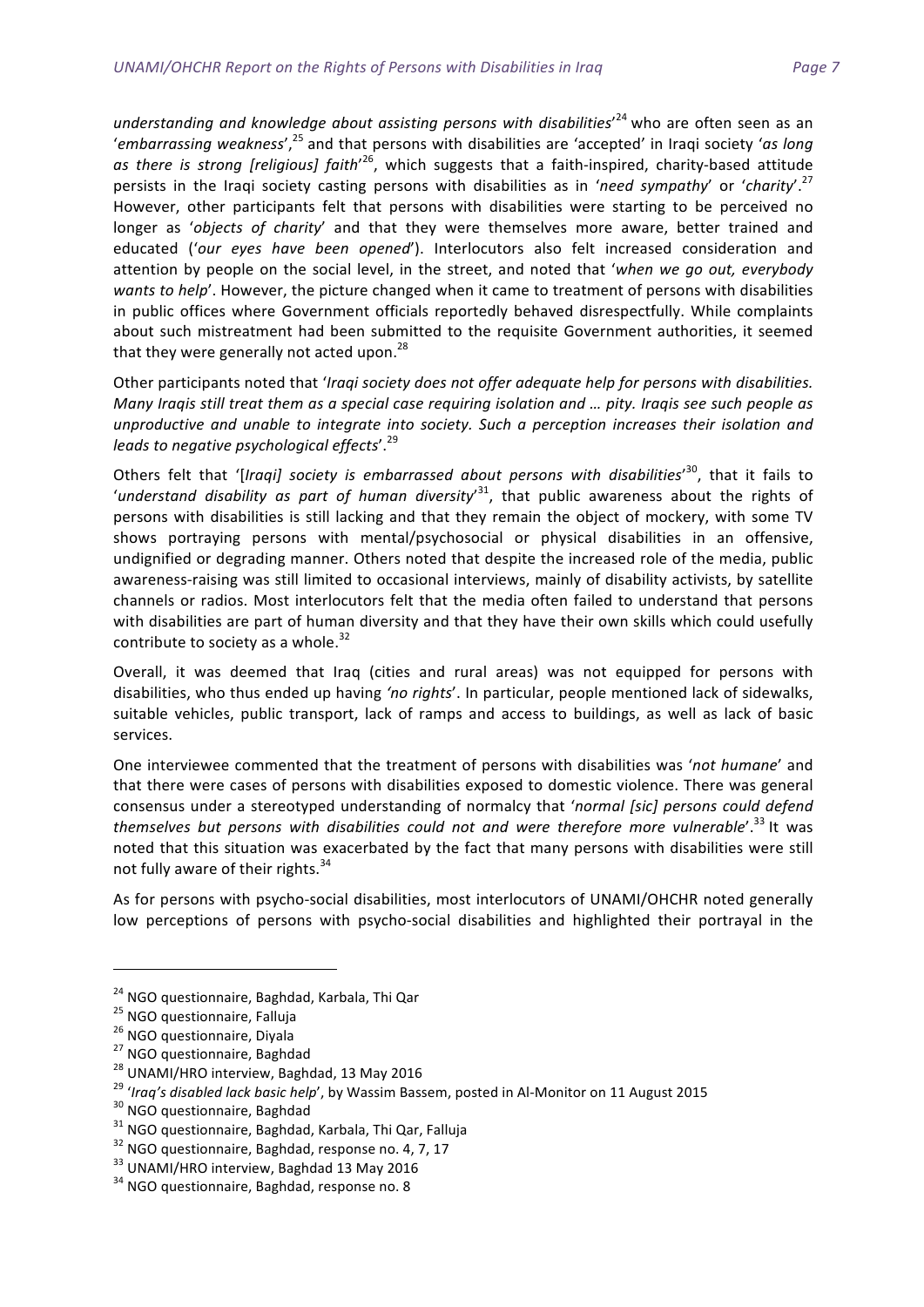media as objects of mockery, ridicule or fear. This was confirmed by WHO noting the 'high stigma associated with mental disorders [sic] in the population of Iraq<sup>'. 35</sup>

#### 5.6 Diverse Abilities

In spite of the stigma that is often attached to impairments, some persons with disabilities have managed to dispel such stereotypes by showing, through their own efforts and abilities, that disability is an element of human diversity and does not necessarily have to hinder a person's passions and opportunities in life, and that some limitations and the possibility to overcome them ultimately depend on the contextual environment and the extent they can be removed or at least minimized.

Iraqi Kurdish painter, Taib Muatasan Aziz, provides a notable example. Taib has not let his physical impairment prevent him from blossoming into an accomplished and acknowledged artist. By utilizing technological tools, like Photoshop (which he describes as '[his] hands'), and with the assistance of a local NGO which assists persons with disabilities overcome the physical obstacles that prevent their participation in society, he has been able to develop his artistic talents. He has organized several exhibitions of his work in Iraq and abroad, and sells his artwork internationally.<sup>36</sup>

The Iraqi Paralympic team, which participated in the Rio 2016 Paralympic Games, is another illustration of the fact that physical impairments may not necessarily prevent an athlete to perform at a competitive level. Since its debut at the Paralympic Games held in Barcelona in 1992, the team has competed in five Paralympic Games and won eight medals (one gold, three silver and four bronze), in powerlifting and athletics. In an interview given prior to the Beijing Paralympic Games in 2008, a wheelchair fencing coach noted that the Paralympic team had qualified 20 athletes competing in the games, including 12 war veterans.<sup>37</sup>

## Part II - Inclusion of Persons with Disabilities in Society and Their Exercise of the Different Rights under the Convention on the Rights of Persons with Disabilities

#### 6. The gender dimension

Article 6 of CRPD is dedicated to women with disabilities, in recognition of the fact that 'women and *girls* with *disabilities are subject to multiple discrimination'*. Accordingly, States Parties must take measures to ensure the full and equal enjoyment by them of all human rights and fundamental freedoms set out in the Convention.

In its General Recommendation No. 18 on Women with Disabilities, the Committee on the Elimination of Discrimination Against Women expressed concern at the situation of women with disabilities and noted that they suffered from a double discrimination linked to their special living condition. The Committee also noted that the Nairobi Forward-looking Strategies for the Advancement of Women had considered women with disabilities as a vulnerable group.

<sup>&</sup>lt;sup>35</sup> WHO, Iraq Mental Health Survey 2006/7<br><sup>36</sup> Creativity Has No Boundaries – Art and Disability in Kurdistan, Iraq, https://www.youtube.com/watch?v=EgiCXGEnsBY

Athletes Disabled by Wars Lead Iraqi Team in World Games, By A. E. Kramer, in The New York Times, June 29, 2008, http://www.nytimes.com/2008/06/29/world/middleeast/29paralympic.html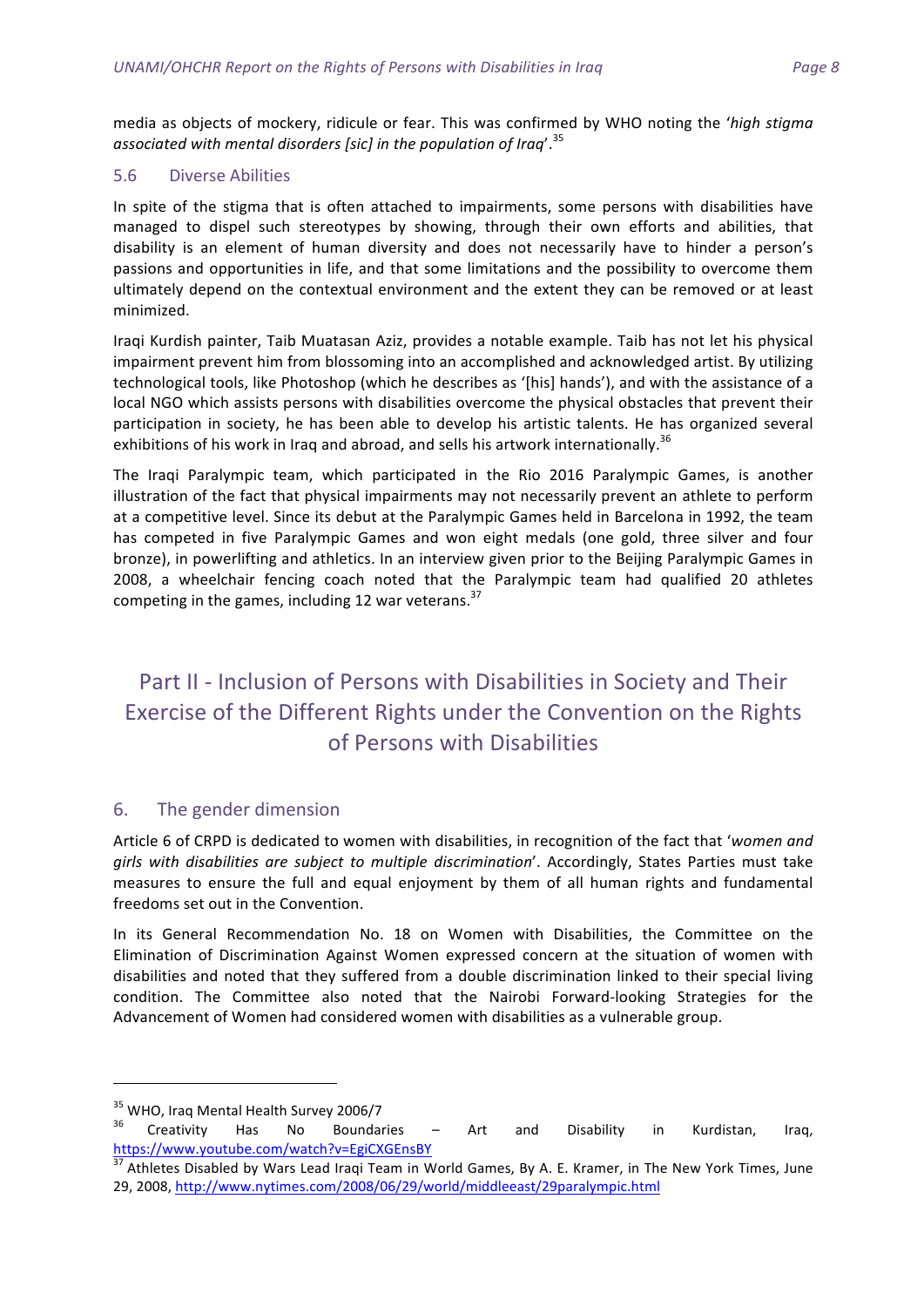In its General Comment No. 3 (2016), the Committee on the Rights of Persons with Disabilities focuses specifically on promoting the empowerment of women with disabilities to enable them to participate in all spheres of life on an equal basis with others, in keeping with art. 6 of the Convention, by suggesting practical steps to that end and ensuring a shift in attitudes towards women with disabilities $38$ .

In Iraq, NGOs interviewed by UNAMI/OHCHR almost unanimously considered that women with disabilities were generally more discriminated against than men with disabilities. For instance, one respondent stated that 'women *[are more discriminated against than men]* since they are *imprisoned by disability and society norms and traditions'*.<sup>39</sup> At the same time, studies on this issue have found that, in Iraq, shame and embarrassment linked to disability seem to affect men/boys more than women. One respondent highlighted that 'people sympathize more with the women'<sup>40</sup> while another noted that 'women need more care';<sup>41</sup> another respondent pointed out that men were more discriminated against '*because of wars and security conditions*'<sup>42</sup> – all of which appear to be illustrative of a stereotypical view of gender roles in the Iraqi society and, possibly, of an element of sectarianism tainting people's approach to some types of impairments. This was further stressed by another respondent who pointed to an alleged discrimination between persons who sustained impairments in the context of 'foreign wars' as opposed to those who had acquired impairments 'during the current one'.<sup>43</sup>

Nonetheless, despite this societal perception that greater shame is attached to a man with disability rather than a woman with disability, men with disabilities are still generally more likely to obtain work and educational opportunities compared to women with disabilities. Women with disabilities are also further burdened by lack of freedom of movement resulting from societal and gender expectations, and therefore face more difficulties accessing basic services, completing education, and finding employment. Women with disabilities are also far less likely to know their rights or to claim them. Indeed, a number of studies have shown that girls and women are at a particular disadvantage in relation to their access to education<sup>44</sup> stemming from the perception that women's education is not valued or considered to be a priority, even more so concerning girls and women with disabilities<sup>45</sup>. In addition, women and girls are also more likely to be subjected to discriminatory treatment and abuse by civil servants (see below re specific challenges faced by women in claiming disability-related benefits).

Disability-related NGOs note that men are more likely to divorce women who acquire an impairment after the marriage, and disabled women are less likely to get married. Moreover, women with disabilities are more likely to be unemployed and thus deprived of financial independence.<sup>46</sup>

<sup>&</sup>lt;sup>38</sup> CRPD/C/GC/3, <u>http://www.ohchr.org/EN/HRBodies/CRPD/Pages/GC.aspx</u><br><sup>39</sup> NGO questionnaire, Falluja, response no. 19.<br><sup>40</sup> NGO questionnaire, Baghdad, response no. 15.<br><sup>42</sup> NGO questionnaire, Baghdad, response no. 30. service and retirement (No. 3 of 2010) which provided injured members of the army with certain benefits, depending on the degree of their disability. However, this law has never been implemented.

 $44$  E/C.12/IRQ/CO/4; see also The Children of Iraq: 'Was the price worth It?' by Bie Kentane, Global Research, February 19, 2013; and Girls' Education in Iraq, UNICEF, 2010, http://reliefweb.int/report/iraq/girls-education-

iraq-2010<br><sup>45</sup> Girls' Education in Iraq, UNICEF, 2010, <u>http://reliefweb.int/report/iraq/girls-education-iraq-2010</u>; see also Inclusive Education Vital For All, Including Persons With Disabilities - UN Experts, OHCHR, September 1, 2016 and relevant General Comment on Art. 24 of the Convention on the Rights of Persons with Disabilities.<br><sup>46</sup> NGO questionnaire, Basra.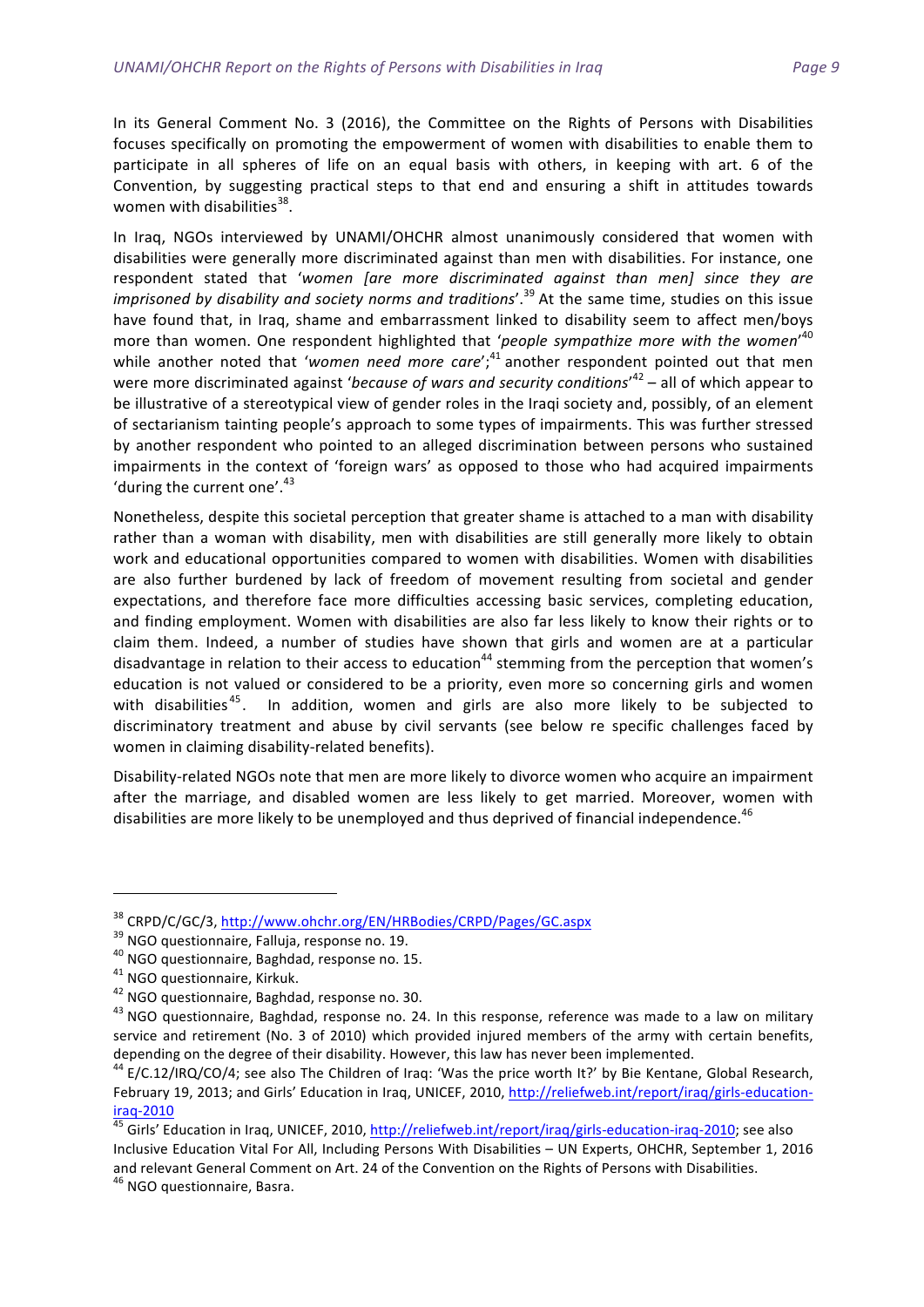#### 7. Children

Article 7 of CRPD states that: '1. States Parties shall take all necessary measures to ensure the full *enjoyment* by children with disabilities of all human rights and fundamental freedoms on an equal basis with other children. 2. In all actions concerning children with disabilities, the best interests of the child shall be a primary consideration. 3. States Parties shall ensure that children with disabilities *have* the right to express their views freely on matters affecting them, their views being given due weight in accordance with their age and maturity, on an equal basis with other children, and to be *provided with disability and age-appropriate assistance to realize that right.*'

Virtually all sources consulted by UNAMI/OHCHR pointed to a lack of national statistics related to the number of children with disabilities and dedicated services available to them, mostly due to a lack of investment in this area and to the disappearance of specialized institutions in the 1990s during the sanctions era. Nonetheless, it is unquestionable that Iraq's legacy of trauma, including the ongoing armed conflict, has had a profound and lasting impact on children's physical and mental health and on the erosion of child protection mechanisms.

The situation appears particularly difficult for children with disabilities living in rural areas who have very limited access to specialized services and educational opportunities. In looking at the situation of disabled boys and girls, their access to education and thus their awareness of their rights, the gap is apparent between the legislative framework and the reality.

A UNICEF study from 2013 notes that 'the distance to school, the poor state of the buildings, the absence of basic facilities, unsympathetic teachers, and lack of help understanding lessons [combined with] family protectiveness and the attitudes of society are likely to be insurmountable blocks for girls with disabilities'<sup>47</sup>. The study points out that 'Some 15 per cent of Iraqi children between 2 and 14 have a disability and an unknown number of these will be girls, who are likely to be doubly disadvantaged in their access to education. If families are not interested in sending their able bodied girls to school, or find it too difficult to enable them to attend it is unlikely that they will be making significant efforts to ensure that their daughters with disabilities are educated.'<sup>48</sup>

In its 2015 Concluding Observations on Iraq, the Committee on the Rights of the Child expressed concern about the impact of the ongoing conflict on the situation of children with disabilities.<sup>49</sup> In a medical study on Paediatric Injury During Conflict and Prolonged Insecurity in Iraq from 2003-2014, researchers found that children injured by conflict-related violence in Iraq were 10 times more likely to be disabled than those injured otherwise. Fifteen percent of these incidents were directly conflictrelated and two thirds of these children became disabled<sup>50</sup>.

The Committee also expressed concern at the 'continuing societal discrimination and stigma towards children with disabilities'<sup>51</sup> and stressed the insufficient level of accessibility of school buildings, the lack of targeted learning materials and the shortage of qualified teachers and early development services for children with disabilities.

Similarly, the Committee on Economic, Social and Cultural Rights, in its 2015 Concluding Observations on Iraq's periodic report, expressed concern 'that children with disabilities [...] face *particular barriers in access to education'* and specifically recommended that Iraq 'take all measures

<u> 1989 - Johann Barn, mars eta bainar eta industrial eta baina eta baina eta baina eta baina eta baina eta bain</u>

 $47$  Girls education in Iraq, UNICEF, 2010, also referred to in The Children of Iraq: 'was the price worth it?', by Bie Kentane, Global Research, 19 February 2013.<br><sup>48</sup> Girls education in Iraq, UNICEF, 2010.

<sup>&</sup>lt;sup>49</sup> CRC/C/IRQ/CO/2- 4 May 2015.<br><sup>50</sup> Paediatric Injury During Conflict and Prolonged Insecurity in Iraq from 2003-2014, Surgery Journal, referred to in Reuters – Iraqi Children Face High Rates of Death and Disability, 16 May 2016.<br>
<sup>51</sup> CRC/C/IRQ/CO/2-4, May 2015.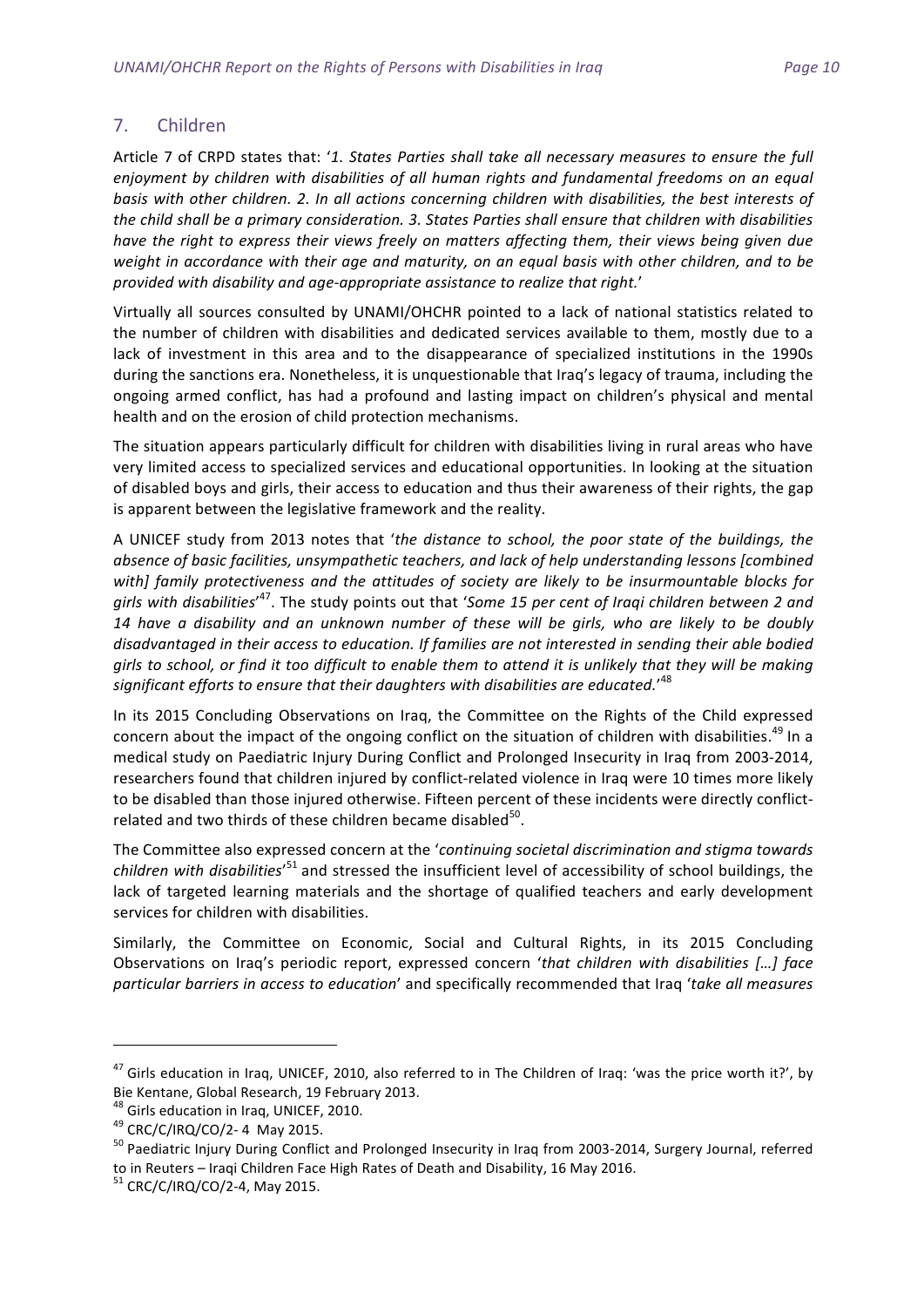*necessary* to reintegrate children affected by the armed conflict into the educational system' and 'to ensure that children with disabilities enjoy equal access to education'. $^{\mathrm{52}}$ 

Law 38 (2013) on the Care of Persons with Disabilities and Special Needs refers to the situation of children in several of its articles, starting from the care of women with disabilities '*during pregnancy*, *child delivery and afterwards'* (art. 15, I, e), to the registration of new born babies (art. 15, I, f) and their primary, secondary and higher education.

In particular, article 15 (II) of Law 38 states that the Ministry of Education is responsible to '*ensure* primary and secondary education for persons with disabilities and special needs in accordance with *their* educational capacities and programmes, their comprehensive educational integration and *equal education for this category'* (a); it should also '*develop educational curricula'* suitable for children with disabilities (c); and '*identify and provide basic requirements and supplies'* to assist children with disabilities in their learning process (d) and '*provide qualified educational and technical teaching staff to deal with students from early ages upwards'* (e). Moreover, article 15 (III) requires the Ministry of Higher Education and Scientific Research to '*provide educational opportunities for persons* with disabilities in accordance with their capacities' (a).

Persons with disabilities interviewed by UNAMI/OHCHR noted that the situation of children with disabilities remained difficult. Some noted that a directorate within the Ministry of Education was responsible for establishing special classes for children with disabilities within public schools which, in the view of some, constituted 'isolation in education', rather than inclusion. On the other hand, they noted the lack of specialized schools and the fact that the little specialized education that is available covers only the very basic levels of education, which translates into limited to no opportunities for education available to children with disabilities. This undermines children's selfesteem and their ability to learn about their rights and effectively claim them, thus perpetuating the cycle of discrimination and marginalization of persons with disabilities from an early age. This situation in turn affects the ability of children with disabilities to participate and interact with others, and contribute meaningfully to the future of the Iraqi society.<sup>53</sup>

#### 8. Living independently and being included in the community

#### 8.1 The National Health Care System

In general, the Iraqi health care system appears overstretched and suffering from lack of infrastructure, equipment and capacity. The psycho-social health sector in particular is perceived to lack specialized and trained staff and is under-resourced. This is the result of increased poverty, due to the conflict, the international sanctions regime during the 1990s, as well as the targeting of medical and paramedical professionals during 2003-2008, which led to a "brain-drain" of specialized health professionals, including in this particular field. It was also noted that lack of security throughout the country continued to impact the accessibility of persons with disabilities to healthcare and support services.

In its 2015 annual report, the Ministry of Health refers to a total of 2,680 Primary Health Care Centres, 1,330 main centres and 1,350 sub centres. These offer basic integrated and comprehensive services in the preventive and therapeutic fields. An additional 128 centres have been established following the implementation of a new family health care system in 2013. As for secondary and tertiary health care, focusing on curative services and rehabilitation, there are a total of 253 governmental hospitals, 119 private hospitals and 2,864,696 specialized centres, with a ratio of 8.5 physicians per 10,000 people.

<sup>&</sup>lt;u> 1989 - Johann Barn, mars ann an t-Amhain an t-Amhain an t-Amhain an t-Amhain an t-Amhain an t-Amhain an t-Amh</u>

 $52$  E/C.12/IRQ/CO/4, October 2015.<br> $53$  UNAMI/HRO interview, Baghdad 13 May 2013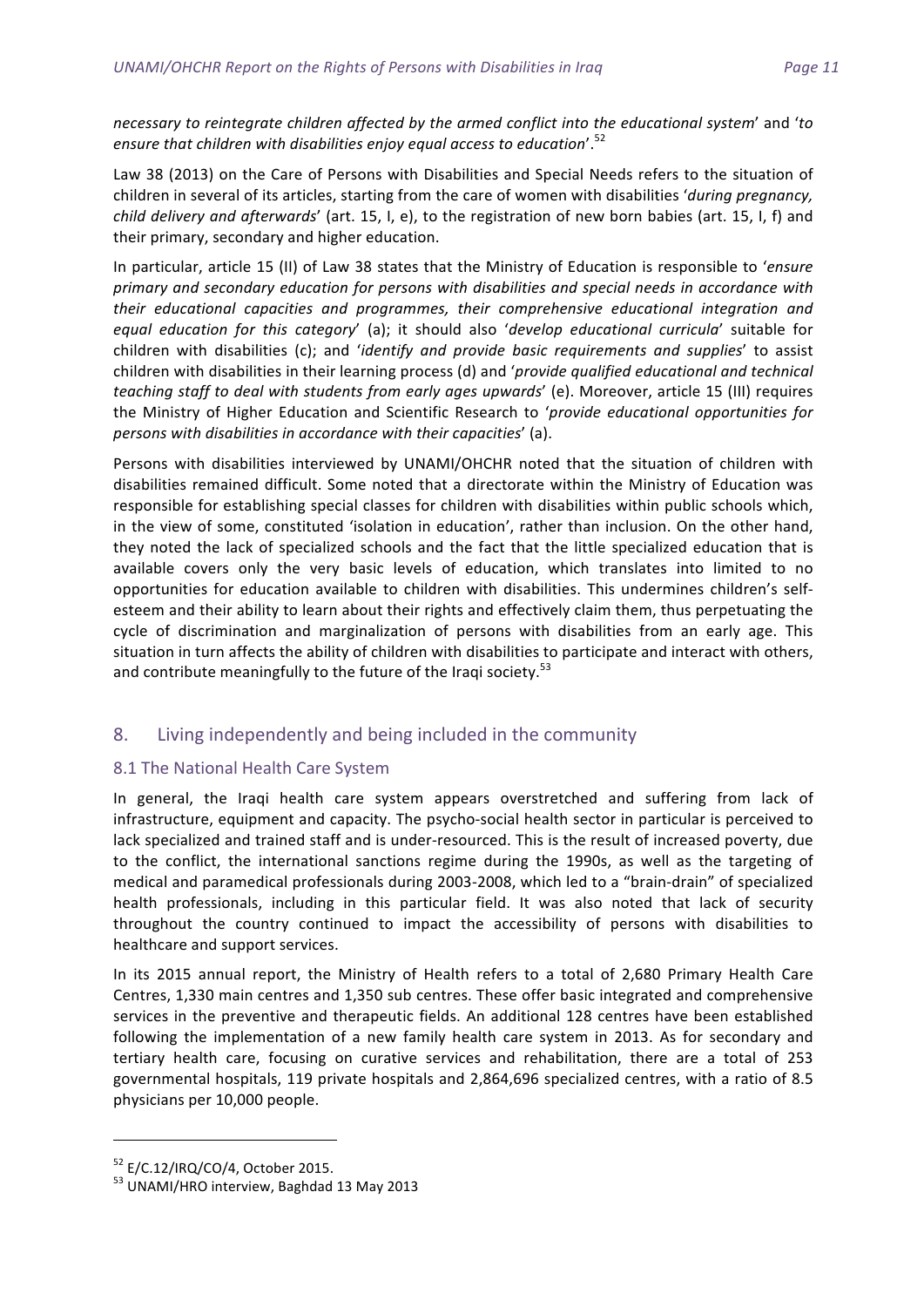The Country Cooperation Strategy (CCS) for WHO and Iraq 2012-2017 noted that '*Iraq has a* substantial number of highly competent and skilled psychiatrists. However, most of these human resources are in urban centers. Mental health services have been integrated into primary healthcare *in* less than 50 per cent of primary healthcare centers in the country [...] Psychosocial care and support to address post-traumatic stress disorders are grossly inadequate, particularly given the intensity and the frequency of traumas faced by Iraqis since 1980. Six trauma centers have been established: two in Baghdad, one in Mosul, one in Basra, one in Dahuk and one in Diwaniyah.' However, practitioners noted that the number of centres for the treatment and rehabilitation of persons with disabilities remain insufficient and that they are not technologically advanced. Also, their focus seems to be on providing physical rather than psycho-social assistance.

The federal budget allocated to disability has not kept up with increasing needs. USAID noted that the budget for disabilities in the Ministry of Health had not changed since 2007. In its 2015 annual statistical report, the Ministry of Health and Environment noted that the total Government budget amounted to 105,895,722 trillion Iraqi dinars. Of this, 5,404,272 trillion Iraqi dinars (5.1 per cent) were allocated to the health sector.

Health care centres cover preventive and treatment services, including in the case of persons with psycho-social disabilities and persons with disabilities who require high level of support. Such centres sometimes work simply as safe houses or shelters for persons with disabilities, and they can be administered publicly under the Ministries of Health and Labour and Social Affairs or privately. While reliance on international health aid has been progressively complemented by local assistance (such as the manufacturing of adaptive equipment, prosthetics and artificial limbs), the quality of the latter is still considered poor and unsuitable.

Respondents to the UNAMI/OHCHR questionnaire acknowledged that there were some healthcare services available for persons with disabilities in Iraq, but that they seemed to have decreased over time, and were mostly available in larger urban centres. Typically, they tended to focus on persons with physical disabilities, whom they provided with wheelchairs, prosthetic limbs, crutches, physical therapy and hearing aids, often obtained 'after going through a long routine and losing money on *transportation*'. 54

Very limited psycho-social support services seem to be available, and are mostly offered by private institutes, although at a cost that is prohibitive for many families. For instance, one NGO pointed to private institutions patients with autism and Down syndrome charging up to USD250 monthly for their services.

Organizations working with persons with disabilities indicated a shortage in the numbers of specialized health centres in districts and sub-districts and a need to increase the number of medical centres for osteoarthritis, joint pains and loss of limbs. They also stressed that specialized training was lagging behind demand. NGOs reported that there was only one centre for plastic limbs and medical cushions in Baghdad and one specialized hospital for persons with disabilities with spinal cord injuries. Also, there was only one factory producing prosthetic limbs in al-Anbar, located in Falluja, despite the large numbers of people in need. Limited availability and/or low quality of specialized equipment, particularly in those centres dealing with extreme impairments, was also a concern. 55

#### 8.2 The Family

According to civil society organizations working on disability, the way disability is perceived within the Iraqi family and the support that the family provides to their member(s) with disabilities depend

 $54$  NGO questionnaire, Karbala, response no. 31<br> $55$  NGO questionnaire, Baghdad, Falluja, responses no. 5, 7, 8 and 19.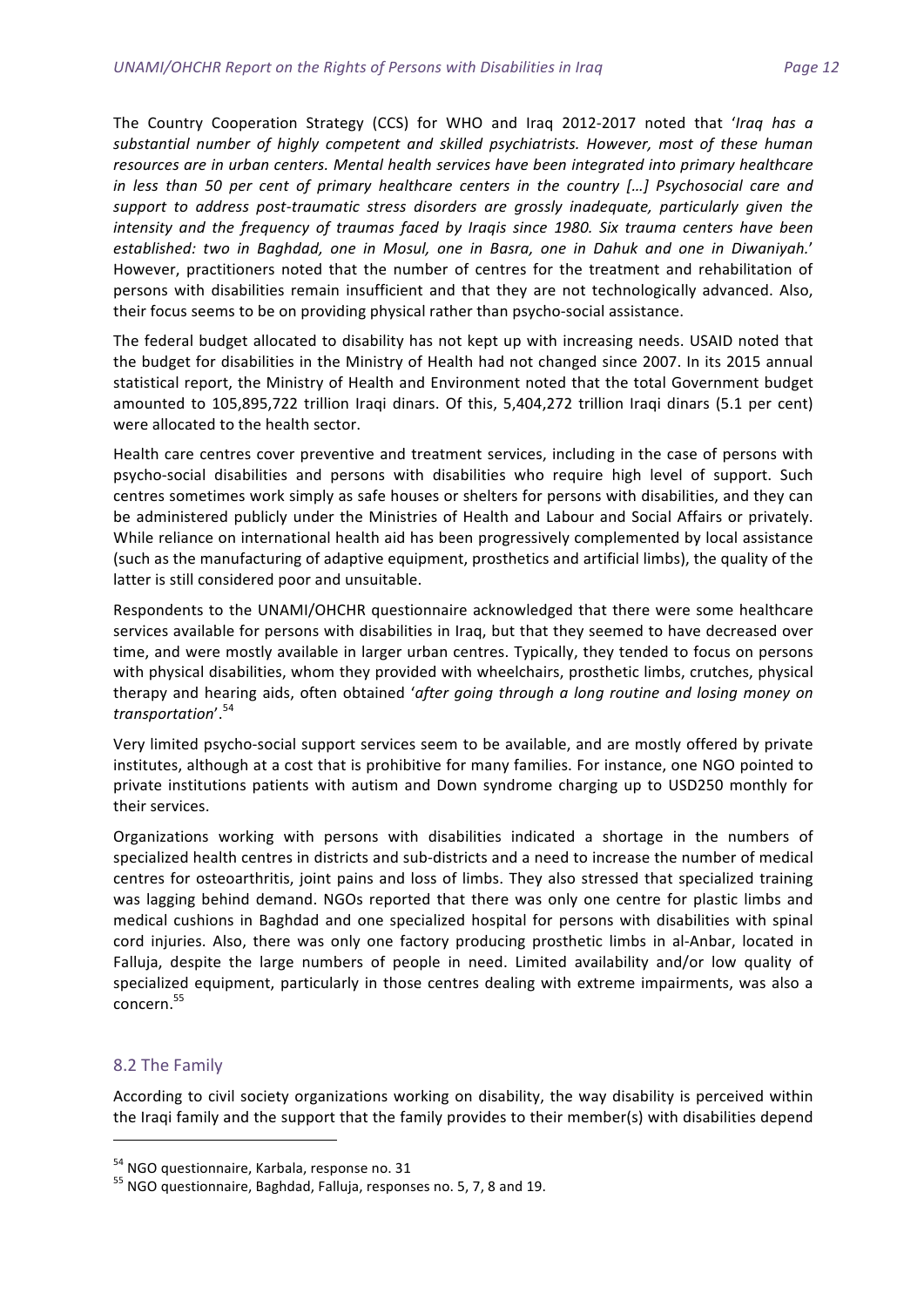on the specific culture and level of education of the family. Some of the NGOs interviewed by UNAMI/OHCHR stressed the lack of community awareness and the limited help families of persons with disabilities receive from the State to support them. One NGO noted that the Iraqi society was '*a* male-dominated one, which values strength; so weak people do not receive adequate support to *integrate into the community*'. 56

NGOs also noted that most families would not even admit to having a relative with disabilities, which confirmed the view expressed by some respondents that families were sometimes the first obstacle to the integration into society of their relatives with disabilities. One interlocutor noted that families sometimes believed that their child with disabilities might be a hindrance for other members of the family to get married, because of fears that impairment might be genetic.<sup>57</sup> Some NGOs stressed the need to increase awareness-raising within the families of persons with disabilities so that they can play an active role towards the integration of their relative(s) into society.<sup>58</sup>

On the other hand, it was generally recognized that families did their best to care for their relatives with disabilities and were eager to fully integrating them into family life.<sup>59</sup> One respondent noted that family support tended to be 'moral and spiritual' in nature due to the 'limited economic means of the majority' of the families.<sup>60</sup> One NGO pointed out that excessive attention by the family towards a child with disabilities, although well intentioned, might hinder his / her integration among his/her peers.<sup>61</sup>

#### 8.3 The Role of Civil Society

Prior to 2003, there were no NGOs working on the rights of persons with disabilities in Iraq. Since 2003, a greater awareness about the rights of persons with disabilities developed, with civil society mostly persons with disabilities themselves - organizing advocacy on the rights of persons with disabilities – as opposed to their needs – and working on ways to protect and guarantee those rights. Today, there are a plethora of civil society organizations focusing on disability in different governorates of Iraq, including the Kurdistan Region of Iraq<sup>62</sup>. These organizations play a major role in supporting and complementing the State's provision of services, including where there are gaps or limited service provision/accessibility to services.

Increased engagement and advocacy by civil society and persons with disabilities led to the inclusion of a specific article (article 32) in the 2005 Iraqi constitution, to a dedicated law on the Care of Persons with Disabilities and Special Needs (No. 38) in 2013, and to Iraq's ratification of CRPD in the same year. In line with CRPD (article 33(1)), a specific body was established to oversee the implementation of Iraq's obligations under CRPD, the Commission on Persons with Disabilities, which is under the authority of the Ministry of Labour and Social Affairs. The Government has established an NGO department, attached to the Prime Minister's Office, which has a specific section dealing with organizations working with persons with disabilities.

<sup>&</sup>lt;sup>56</sup> NGO questionnaire, Baghdad.<br><sup>57</sup> NGO questionnaire, Baghdad.<br><sup>58</sup> NGO questionnaire, Baghdad.<br><sup>59</sup> UNAMI/HRO Interview, Baghdad 13 May 2016.<br><sup>60</sup> NGO questionnaire, Baghdad.<br><sup>61</sup> NGO questionnaire, Baghdad.<br><sup>62</sup> In 2 Ministry of Labour and Social Affairs. Of these, the majority (45) were in Baghdad. As for the other governorates, as far as South/Central Iraq was concerned, there were 13 were in Basra, 6 in Thi Qar, 6 in Najaf, 6 in Missan, 5 in Muthanna, 3 in Qadisiya, 3 in Karbala, 2 in Tameem, 2 in Diyala, 1 in Babil, 1 in Falluja, 1 in Balad, 1 in Wasit. As for the Kurdistan region of Iraq, there were 9 in Dohuk, 7 in Suleimaniya, 5 in Erbil, 2 in Halabja, 1 in Pengween and 1 in Soran.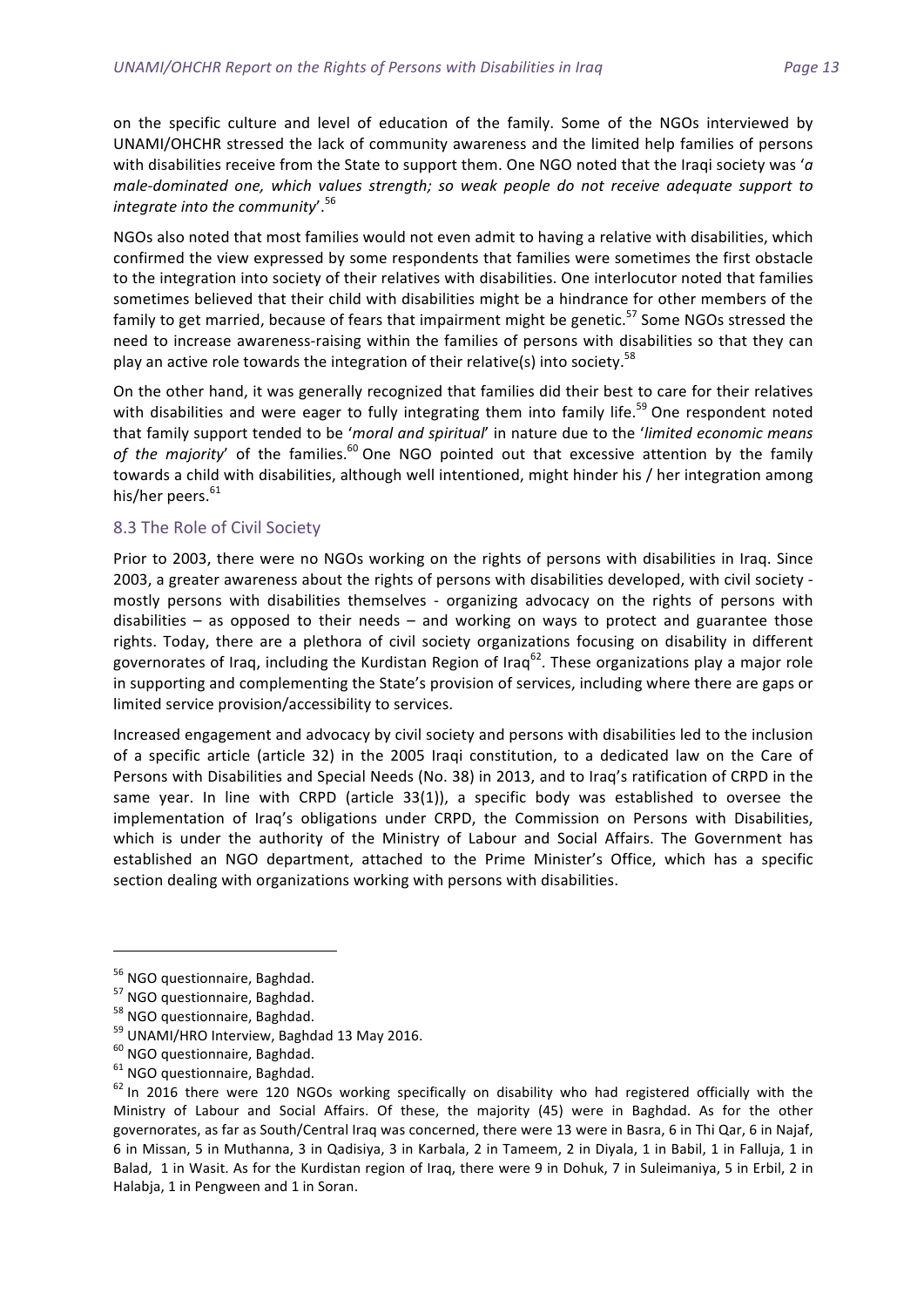Representatives of the Commission on Persons with Disabilities have noted that the Government has also financially supported NGOs working on disability, including by facilitating their participation in national and international fora. However, in this regard, most civil society organizations working on disability rights and service provision for people with disabilities, in their responses to the UNAMI/OHCHR questionnaire, stated that they had received limited or no State financial support. Similar comments were received with regard to the level of support received by NGOs working on disability in the Kurdistan Region of Iraq. One common challenge for all NGOs appeared to be the lack of funding, particularly in the context of the ongoing armed conflict and financial crisis.

NGOs have worked actively for the integration of persons with disabilities into society. As an example, one Baghdad-based organization that focuses on people with visual impairment was one of the first to introduce the use of the Internet for persons with visual impairment in Iraq by installing speaking programmes, providing school curricula on CDs, organizing literacy classes, and encouraging the employment of people with visual impairments in the public sector.<sup>63</sup>

#### 8.4 Access to employment

Article 27 of CRPD provides that: '1. States Parties recognize the right of persons with disabilities to work, on an equal basis with others; this includes the right to the opportunity to gain a living by work *freely* chosen or accepted in a labor market and work environment that is open, inclusive and accessible to persons with disabilities. States Parties shall safeguard and promote the realization of *the right to work […] by taking appropriate steps, including through legislation, to, inter alia (a) prohibit discrimination on the basis of disability* [...], (b) protect the rights of persons with disabilities, on an equal basis with others, to just and favourable conditions of work […], (d) enable persons with *disabilities to have effective access to general technical and vocational guidance programs [...], (g) employ persons with disabilities in the public sector [...]'*.

Article 16 (I) of Law 38 (2013) on the Care of Persons with Disabilities and Special Needs states that 'ministries, all institutions not related to a ministry and public sector companies shall allocate no less *than* 5 per cent of their jobs [... to] persons with disabilities and special needs'. However, persons with disabilities from civil society organizations commented that this was not the case in practice<sup>64</sup>, noting that 'employers don't give priority to persons with disabilities', <sup>65</sup> 'since they believe they are not productive'.<sup>66</sup> As a result, employment opportunities for persons with disabilities tend to be limited to simple projects,<sup>67</sup> 'very few and mostly humiliating'.<sup>68</sup> One respondent noted that the Ministry of Labour offered training and some limited employment opportunities (as carpenters and blacksmiths) to persons with disabilities.

The Commission on Persons with Disabilities noted that there is a lack of statistics on access by persons with disabilities to work opportunities.

#### 9. Situations of Risk and Humanitarian Emergencies: Disability and Displacement

Article 11 of CRPD states: 'States Parties shall take, in accordance with their obligations under international law, including international humanitarian law and international human rights law, all necessary measures to ensure the protection and safety of persons with disabilities in situations of risk, including situations of armed conflict, humanitarian emergencies and the occurrence of natural *disasters*'. 

<sup>&</sup>lt;sup>63</sup> NGO questionnaire, Baghdad, response no. 4.<br><sup>64</sup> UNAMI/HRO interview, Baghdad 13 May 2013.<br><sup>65</sup> NGO questionnaire, Baghdad, response no. 18.<br><sup>66</sup> NGO questionnaire, Baghdad, Erbil, response no. 13.<br><sup>67</sup> NGO questionn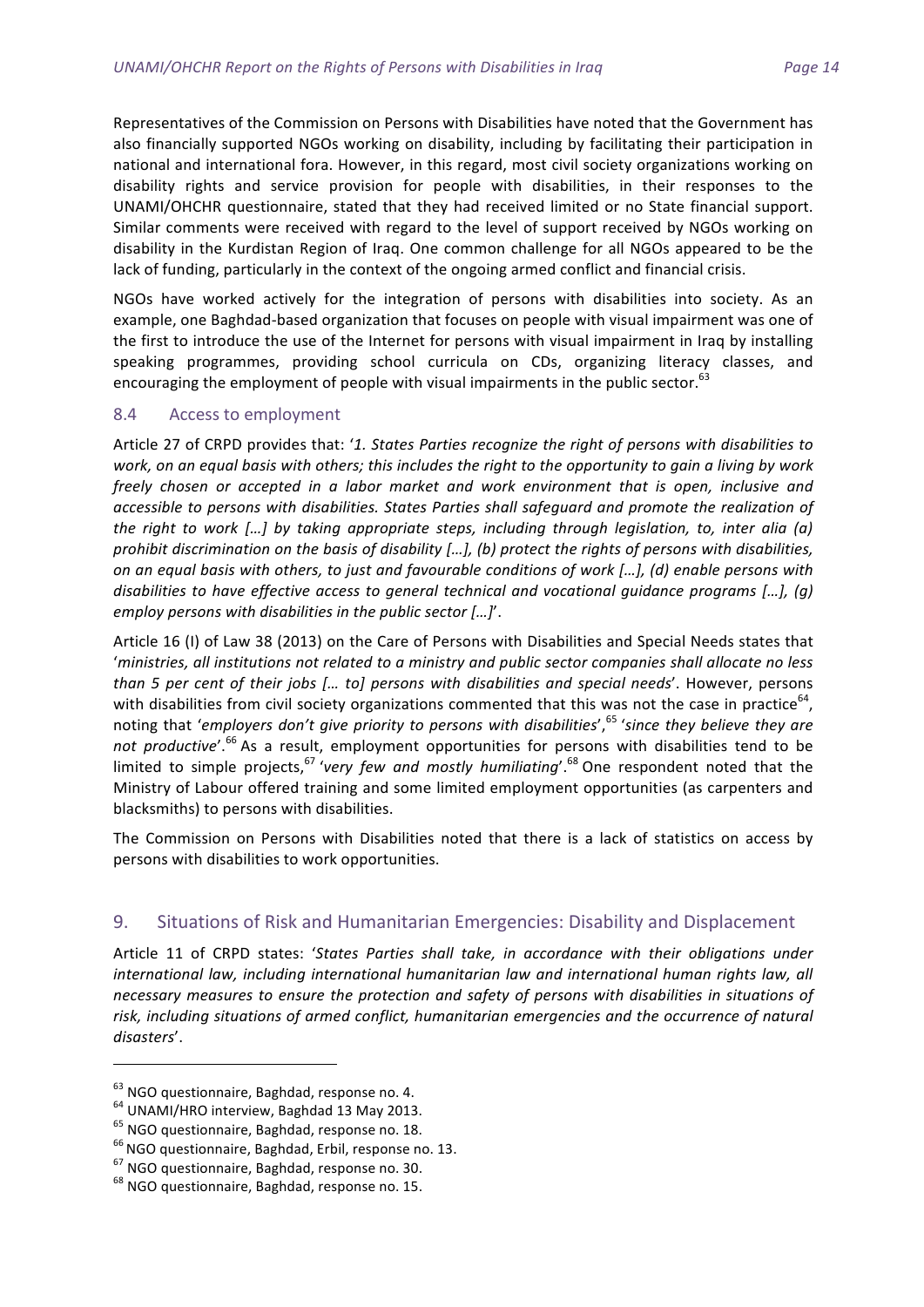In its recent study, *A Gendered Perspective - Safety, Dignity and Privacy of Camp and Camp-like Settings in Iraq,* the International Organization for Migration (IOM) stated that '*adults or children* with disabilities are more likely to face violence'<sup>69</sup>. It added that 'women with disabilities are more *likely to suffer intimate partner violence and sexual assault than women without disabilities. And* women with disabilities report abuse that lasts longer and is more intense than women without disabilities',<sup>70</sup> mostly as a result of the inability of women with disabilities to defend themselves from sexual assault. The study further observes that '[displaced] women and girls with disabilities are at higher risk of violence due to misconceptions, negative attitudes and social exclusion', stressing that 'Sexual violence against women and girls with mental and intellectual disabilities is often unnoticed until they become pregnant.'<sup>71</sup>

In discussions with organizations working on the rights of persons with disabilities, the need for increased attention to persons with disabilities living in displacement was raised. In this context, organizations approached UNAMI to discuss how they could support the delivery of humanitarian assistance to persons with disabilities. Follow on discussions are ongoing with UNHCR to facilitate the participation of organizations working on disability in the humanitarian response.

#### 10. The national legal and institutional framework

#### 10.1 Relevant Legislation

<u> 1989 - Johann Barn, mars ann an t-Amhain an t-Amhain an t-Amhain an t-Amhain an t-Amhain an t-Amhain an t-Amh</u>

The relevant legal domestic framework includes the 2005 Iraqi Constitution, Law no. 38 on the Care of Persons with Disabilities and Special Needs (Law 38), the 1980 Social Security Law, the 2014 Social Protection Law, and the 2009 Law to Compensate Victims of Military Operations and Terrorist Attacks from 2003 Onwards. For the Kurdistan region, the 2009 Draft Constitution of the Kurdistan Region and Law No. 22 on the Rights and Privileges of Persons with Disabilities and Those with Special Needs contain relevant provisions.

Article 32 of the 2005 Iraqi Constitution states that 'The State shall care for the handicapped and *those* with special needs, and shall ensure their rehabilitation in order to reintegrate them into *society and this shall be regulated by the law*'. 

Law 38 was ratified by the Council of Representatives in 2013, following Iraq's accession to CRPD (see below). 

The 1980 Social Security Law established criteria for any person to be registered as a person with disabilities which it defined as: '*Any person who lacks or loses his/her capacity to totally or partially work because of a defect in his/her physical, mental or psychological capacity*'.

Based on the 2009 Law to Compensate Victims of Military Operations and Terrorist Attacks from 2003 Onwards, compensation applies to victims of US/coalition-led military operations, victims of military accidents, and victims of terrorism. It covers death, total or partial impairments, and injuries requiring temporary treatment. Of note, this law does not provide any support in terms of health care, housing, education or pensions.

Article 25 of the 2009 Draft Constitution of the Kurdistan Region provides that the Kurdistan Government must ensure the welfare of those with disabilities and support their reintegration into

 $69$  A Gendered Perspective – Safety, Dignity and Privacy of Camp and Camp-like Settings in Iraq, IOM Iraq, February 2016.

 $^{70}$  A Gendered Perspective – Safety, Dignity and Privacy of Camp and Camp-like Settings in Iraq, IOM Iraq,

February 2016.<br><sup>71</sup> A Gendered Perspective – Safety, Dignity and Privacy of Camp and Camp-like Settings in Iraq, IOM Iraq, February 2016.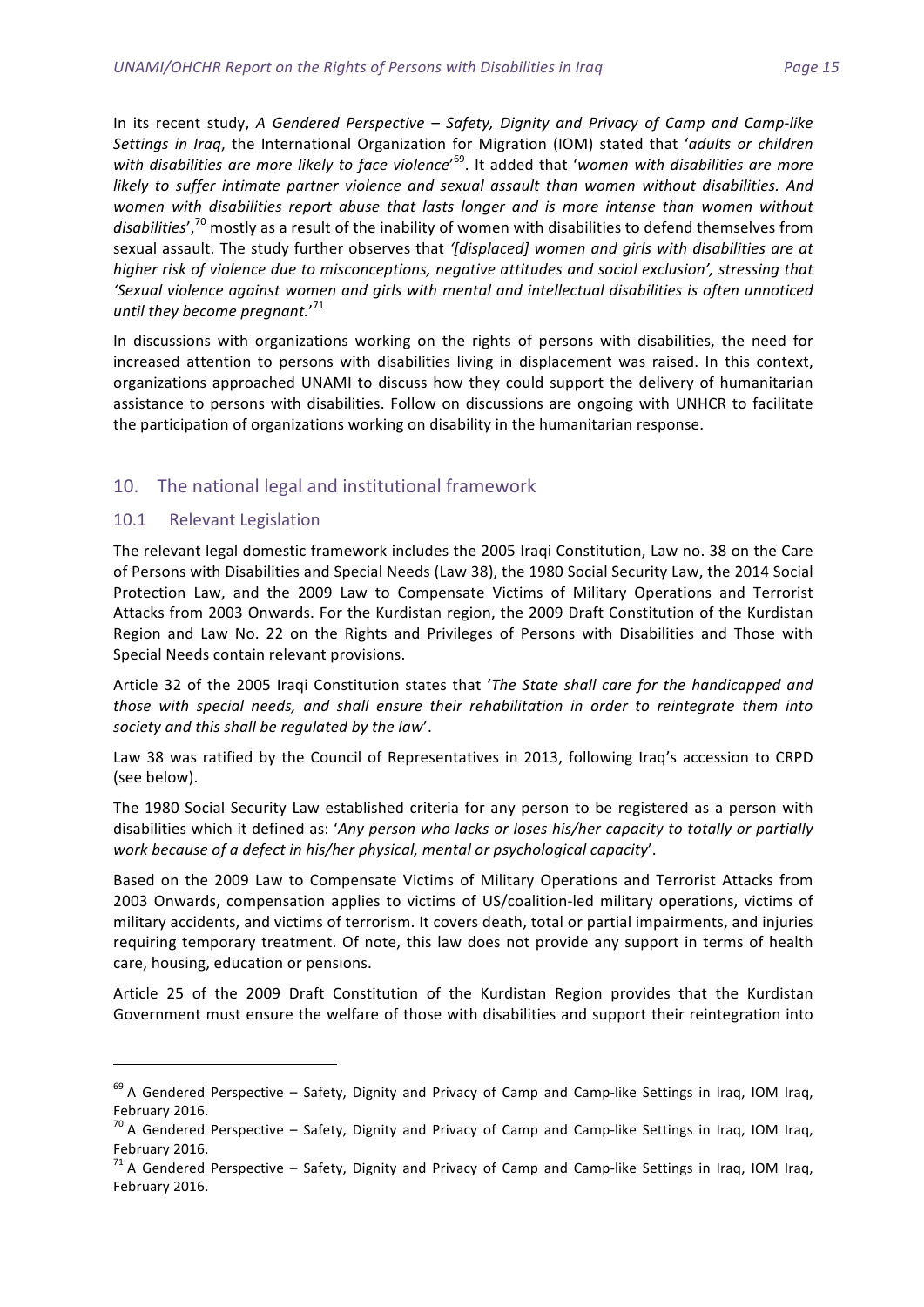society. In 2011, the Kurdistan Parliament passed the Law No. 22 on the Rights and Privileges of Persons with Disabilities and Those with Special Needs in the Kurdistan Region.

#### 10.2 Law 38 and the Establishment of a Dedicated Commission

While a Disability and Prevention of Disability Section had been established under the Ministry of Health in 2004; and a Special Health Operation Section had been created to provide mobility equipment to persons with disabilities, it is not until 2013 that a dedicated law on persons with disabilities was adopted.

Law 38 (2013) aims at providing '*care'* for persons with disabilities and special needs and '*eliminate* discrimination', allow for the 'integration of persons with disabilities and special needs in the *community'*, and ensure they have a '*decent life'* including by providing employment opportunities for them in the Government as well as the public and private sector.

The law also aims at raising awareness regarding disability, provide persons with disabilities with treatment, medication, equipment and devices, social services, psychological rehabilitation, vocational rehabilitation and educational opportunities at different levels.

Yet, overall, Law 38 presents definitions and provisions that are not in line with CRPD, starting from the very definition of disability, including in particular the reference to 'special needs' and 'care'. This terminology was discarded in the Convention's approach as reflecting a charity-based and/or medical approach. Similarly, the CRPD refers to "inclusion" rather than 'integration' of persons with disabilities as a broader and more dynamic concept.

Law 38 (2013), in its article 1 (II), defines a person with disabilities as one who is 'unable to *participate in full or in part in the community as a result of having a physical, mental or sensual impairment, resulting in malfunctioning of performance'*. It defines persons with special needs as those who 'have a malfunction in performing their role or tasks in education, sport, in the professional environment or in the context of family relations, in comparison with their peers of the same age and socio-economic background'.

These definitions appear to characterize persons with disabilities and special needs in a passive way, mainly as receivers of care and assistance and, as such, do not appear to be compliant with CRPD. The same applies to article 15, I.f, which refers to the need to 'register new born babies since they *are more likely to be infected'* (sic), thus equating disability to a disease.

NGOs have been critical of the adoption of a care-based rather than a rights-based approach in the legislation related to persons with disabilities.<sup>72</sup>

At the same time, other articles in the law note the need to 'respect and accept the disability as a part of human diversity and human nature' (article 2 (IV)) and achieve the 'full participation of *persons with disabilities and special needs in all life areas without any discrimination*' (article 1 (V)), which are in line with the general principles established in the Convention.

Law 38 provided for the creation of a Commission on the Care of Persons with Disabilities and Special Needs, which became operational in early 2016.

The Commission comprises of seven persons with disabilities, two disability experts, two medical specialists and representatives from different Iraqi ministries and entities<sup>73</sup>. While 'connected'<sup>74</sup> to

<u> 1989 - Johann Stein, mars an de Brandenburg (b. 1989)</u>

<sup>&</sup>lt;sup>72</sup> NGO questionnaire, Baghdad.<br><sup>73</sup> As stipulated in article 6.IV of Law 38 (2013), the Commission's managing council includes representatives from the following ministries and entities, at the director general level: Ministries of Finance, Defense, Trade, Justice, Interior, Labour and Social Affairs, Education, Health, Housing and Reconstruction, Higher Education and Scientific Research, Planning, Youth and Sport as well as the Iraqi Commission of Human Rights and representatives from the Kurdistan Region.

 $74$  See article 4.II of Law 38 (2013)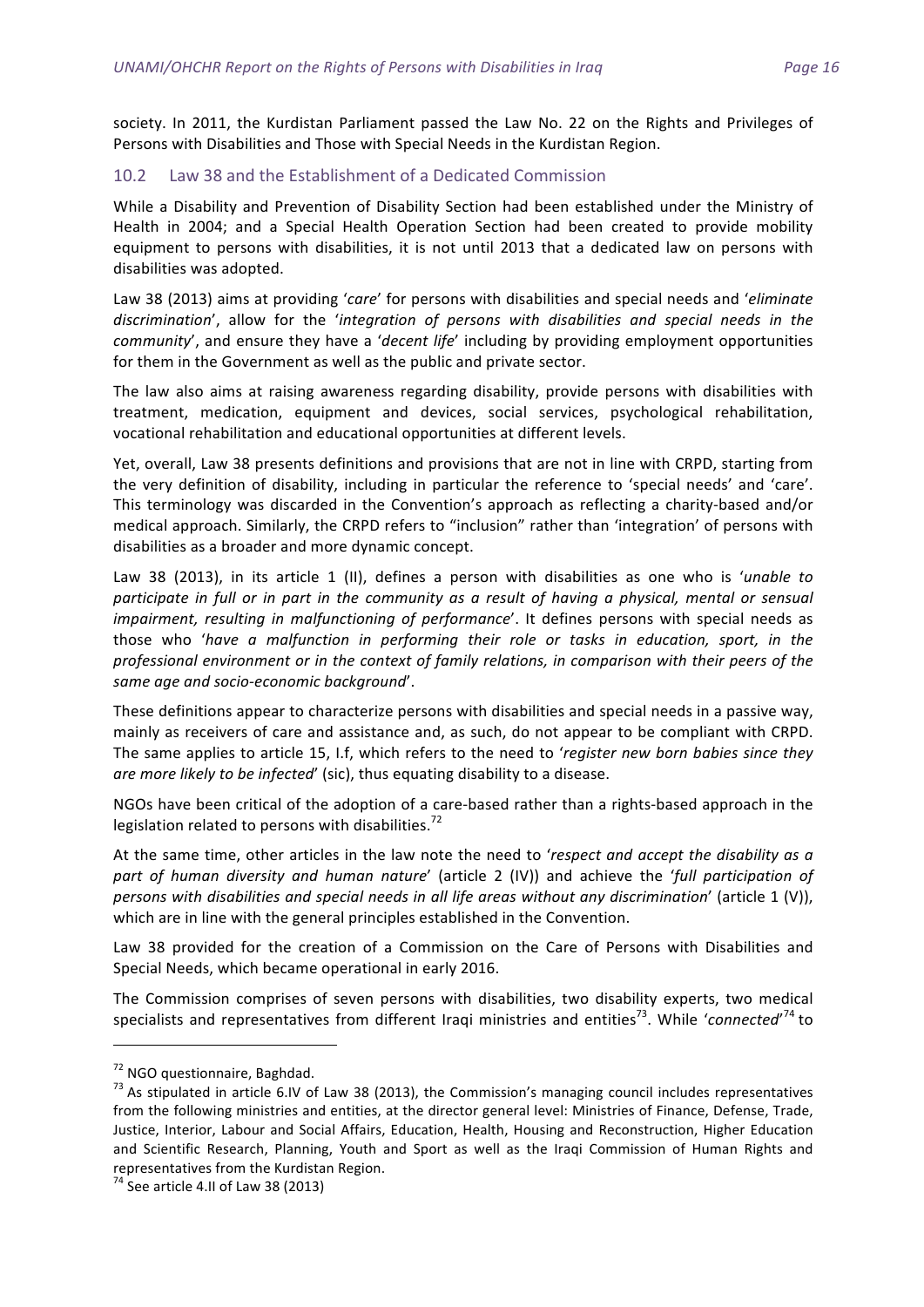the Ministry of Labour and Social Affairs, the Commission is supposed to enjoy financial and administrative independence. Article 12 of law 38 foresaw that its budget should be covered by allocations from the federal budget as well as *'grants, gifts and donations'*. The Commission's budget for the year 2016 was 50 billion Iraqi Dinars.

Since its establishment, the Commission engaged in several initiatives to support persons with disabilities, including for instance the creation of official ID cards for persons with disabilities to ensure the provision of specific benefits, as stated in Law 38 (art. 3 para 9). This initiative, however, has experienced delays for 'technical problems' and because of lack of staff. The Commission also organized the initial distribution of 'salaries' for some 1,700 'caretakers' of persons with disabilities in several governorates beyond Baghdad including Najaf, Karbala, Qadisiya and Muthanna<sup>75</sup>. However, some NGOs were critical of the caretakers' salary initiative, which they saw as an act of charity.

While some organizations working with people with disabilities have recognized the efforts by the Commission to raise awareness on the rights of persons with disabilities,<sup>76</sup> others have expressed concerns about its independence and the political affiliation of some of its members.<sup>77</sup> One respondent commented that the Commission was consequently 'administratively paralyzed'<sup>78</sup>. Besides, some NGOs have criticized the Commission for focusing on issues of limited impact, mostly relevant to Baghdad residents only.<sup>79</sup>

Other measures adopted by the Government with regard to the rights of persons with disabilities include a registration initiative, undertaken in cooperation with WHO, to collect data on the number of persons with disabilities, disaggregated by type of impairment, sex, age and other criteria; the recognition of primary education certificates issued to disabled children by specialized institutes, which has allowed them to participate in the country's primary education final examination for the academic year 2015-2016; the creation, in Najaf Governorate, of an institute for persons with auditory impairments which provides training on sign language; as well as the designation of an annual celebration of the world day of persons with disabilities, hosted by the Ministries of Health and Labour and Social Affairs.

#### 10.3 The Provision of Financial Benefits under Law 38

Under Law 38, persons with disabilities are eligible to receive some financial benefits (cash transfer benefits for those living below the poverty line), specified services from the Ministry of Labour and Social Affairs, and basic health care and rehabilitative services from the Ministry of Health in Iraq's central and southern regions. Persons with disabilities living in the Kurdistan Region of Iraq are assisted by the Kurdistan Regional Government (Ministry of Labour and Social Affairs).

Requirements for assistance differ significantly, depending on the degree of disability, in terms of level of impairment eligibility ratio (75 per cent or more in central and southern provinces versus 40 per cent or more in the Kurdistan Region of Iraq ); the amount of disability pension received (which is higher in the Kurdistan Region of Iraq than in the rest of Iraq); as well as access to the disability pension for those persons with disabilities who are employed (with no access in central and southern provinces).

Based on the responses received, it appears that, in the context of the social security network, persons with severe impairments, who have been certified by medical committees, can get an

 $75$  Communication with the Commission on the Care of Persons with Disabilities and Special Needs, 27 September 2017.<br><sup>76</sup> NGO questionnaire, Baghdad, response no. 5, 11.

<sup>&</sup>lt;sup>77</sup> NGO questionnaire, Baghdad, response no. 4.<br><sup>78</sup> NGO questionnaire, Baghdad, response no. 24.<br><sup>79</sup> NGO questionnaire, Falluja, response no. 19.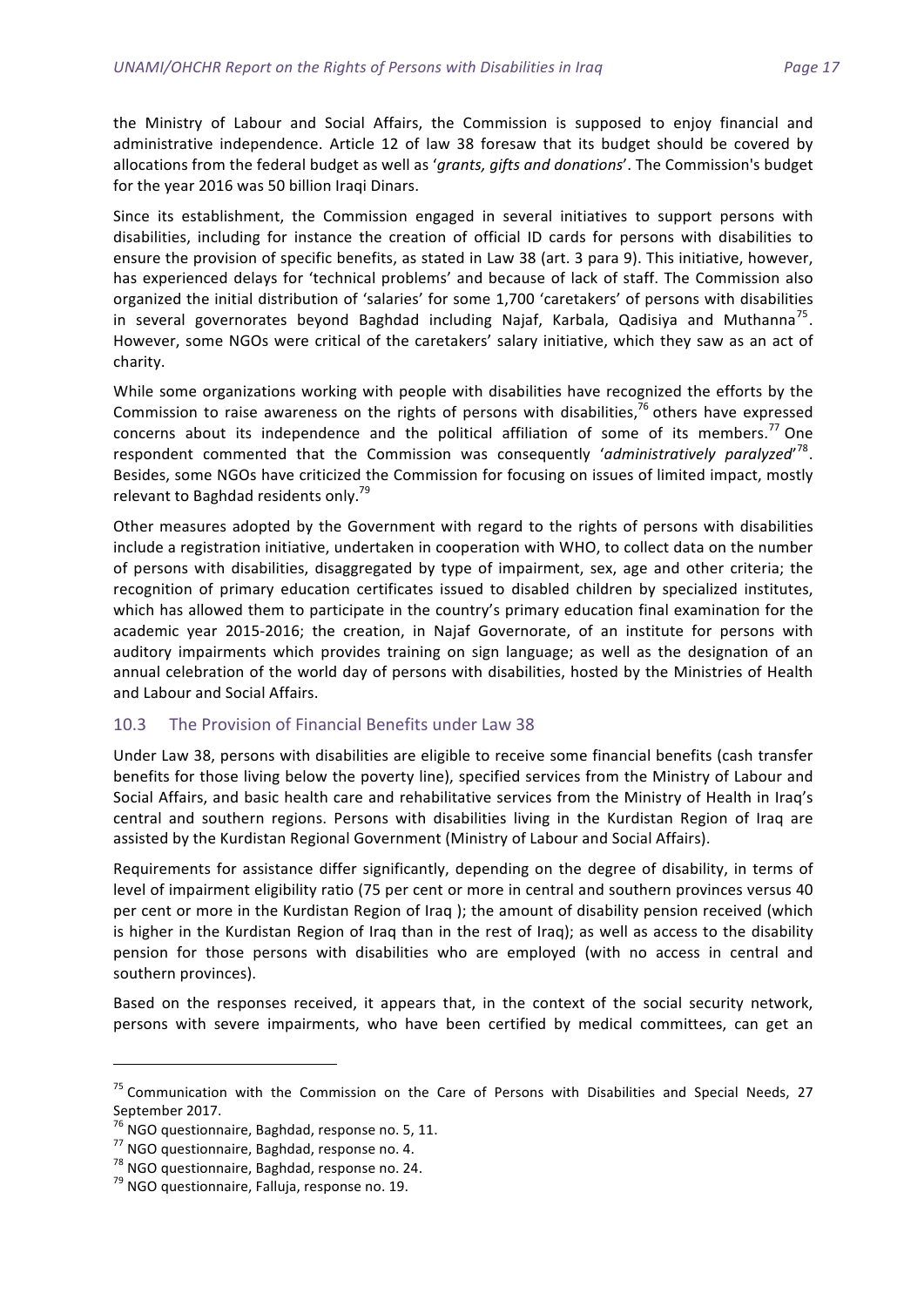allocation of USD35 per month. Persons who acquired an impairment as a result of previous and current conflicts are eligible to receive a disability pension ranging from USD250 to USD750 per month, while persons who acquired their disability as a result of terrorist attacks are eligible to receive a lump-sum payment of USD3,500, in addition to a USD350 monthly payment. $^{80}$ 

However, challenges in claiming such benefits are numerous and include: access to relevant health care, including physical access, but also delays in the provision of assistance in public hospitals and high cost in private institutions for the issuance of the required medical records; issues of physical access to the relevant Government offices; and adequacy of the social security pension as a sole income. 

Women seem to be at a particular disadvantage in the whole process due to their limited mobility outside their home, increased risk of sexual harassment, as well as more restricted access to social security if they are married or their father is still alive.

Not all persons with disabilities seem to be aware of the benefits they are entitled to under the law nor about the specific procedure required to claim them. Those who were, however, expressed concern at the fact that financial benefits do not fully cover their basic needs, in addition to the cumbersomeness of the procedures required to claim them under the law. One of the respondents to the questionnaire noted it had taken three years to obtain them.<sup>81</sup> Another one highlighted challenges and delays related to the large number of applicants.<sup>82</sup> Others felt that financial benefits were only provided arbitrarily, to 'some rich characters',<sup>83</sup> while others complained that they should be linked not only to the financial status of the applicant but also to his or her specific needs based on his or her impairment.

#### 10.4 Access to Justice under Law 38

Article 15 (VI) of Law 38 states that the High Judicial Court and the Ministry of Justice are responsible for providing tools/services to assist persons with disabilities and special needs (e.g., sign language interpreter, hearing aids) in order to help them 'defend their rights and have an equal status with others'. However, it appeared that sign language interpreters may or may not be available, and that Braille translations are typically not available. NGOs noted that courts are often not physically accessible for persons with disabilities<sup>84</sup> and that the majority of the hearings are conducted on upper floors, in buildings with no elevators. In practice, persons with disabilities have physical access to courts only if they can be assisted by others.<sup>85</sup> In addition, general lack of facilities, including appropriate restrooms, has been mentioned as an additional obstacle for their ability to access the justice system. NGOs expressed concern that the law is not in line with the understanding of accessibility as defined in the Convention.<sup>86</sup>

<u> 1989 - Johann Stein, mars an de Brandenburg (b. 1989)</u>

<sup>&</sup>lt;sup>80</sup> NGO questionnaire, Baghdad.<br><sup>81</sup> NGO questionnaire, Diyala, response no. 25.<br><sup>82</sup> GOI questionnaire, Kirkuk.<br><sup>83</sup> NGO questionnaire, Karbala, response no. 31.<br><sup>84</sup> NGO questionnaire, Baghdad, Falluja, responses no. 7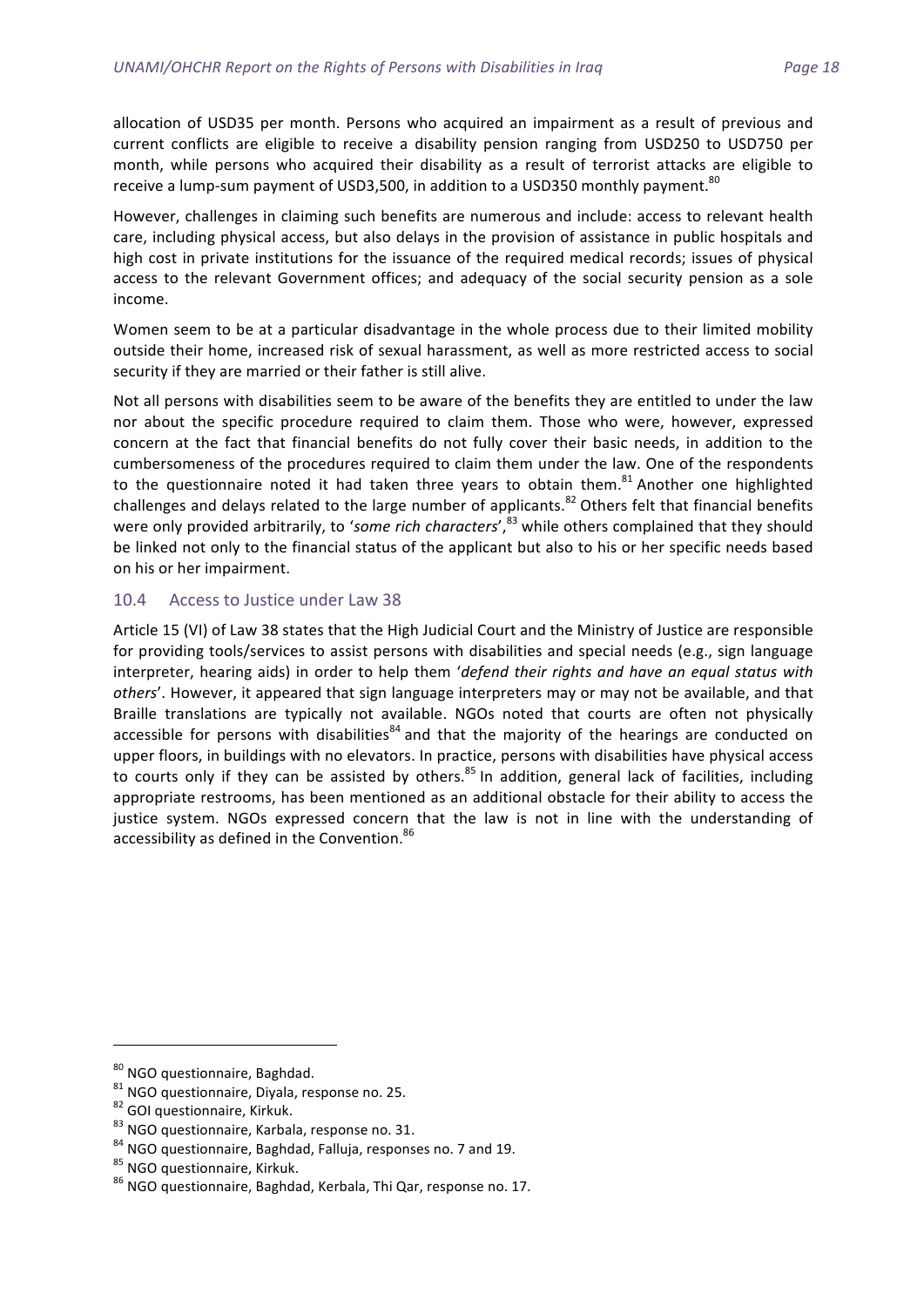#### 11. The International Context

#### 11.1 Status of Ratification and Reporting Obligations

Iraq acceded CRPD on 20 March 2013. Its first State Party's report was due on 20 April 2015 and was submitted on 17 August 2015.<sup>87</sup> The report has yet to be reviewed by the Committee on the Rights of Persons with Disabilities. At the time of writing, a date had not been identified for the consideration of the report.

As the monitoring body of CRPD, the Committee is mandated with assessing implementation of the Convention by State parties and issues specific observations and recommendations to that end, including on relevant legislation and institutions, and financial aspects.

#### 11.2 The work of the Human Rights Office of UNAMI on the Promotion and Protection of the Rights of Persons with Disabilities

The Human Rights Office of UNAMI (UNAMI/HRO) has consistently engaged with the Government of Iraq, the Commission for Persons with Disabilities and Special Needs, as well as disability-focused civil society organizations on the issue of disability. It regularly meets with all relevant counterparts to assess and discuss the situation of persons with disabilities in Iraq, raise issues of concerns, and engage in advocacy to address them.

Throughout 2016, UNAMI/HRO has repeatedly addressed the issue of the independence of the Commission with the Ministry of Labour and Social Affairs with a view to ensuring compliance with international standards and to allowing the Commission to play a meaningful role in the promotion and protection of the rights of persons with disabilities. Despite reassurances by the Ministry about the Commission's independence, UNAMI/HRO considers that it does not yet seem to enjoy a level of independence consistent with the relevant international standards.

UNAMI/HRO has also engaged with the Government with a view to ensuring that issues relating to the infrastructure, staffing and financial needs of the Commission would be addressed effectively.

More generally, UNAMI/HRO has expanded its network of disability-related NGOs with a view to increasing its outreach and the impact of its capacity-building activities. Upon the request of a number of NGOs, UNAMI/HRO, in coordination with OHCHR, which hosts the secretariat of the Committee on the Rights of Persons with Disabilities, is planning to host a training workshop on I reporting by NGOs under the Convention on the Rights of Persons with Disabilities in 2017.

UNAMI/HRO is also ready to continue to assist in legislative reform efforts aimed at ensuring compliance of Law 38 with the Convention, as needed.

#### 12. Conclusions

<u> 1989 - Johann Barn, mars ann an t-Amhain an t-Amhain an t-Amhain an t-Amhain an t-Amhain an t-Amhain an t-Amh</u>

For decades, Iraqis have been living under exceptional circumstances, characterized by conflict, violence, poverty, marginalization and consequent trauma. Such conditions have affected several generations, leading to an extremely complex picture when it comes to disability. Efforts to overcome this painful legacy and establish a new democratic country based on human rights and the rule of law provide a real opportunity to create a more inclusive society which allows for the full realization of human potential by all of its members, including people with disabilities.

This is particularly relevant in the context of the current humanitarian emergency and post-conflict reconstruction. In keeping with the Charter on Inclusion of Persons with Disabilities in Humanitarian

 $87$   $87$  For the Iraq State report, see online <http://tbinternet.ohchr.org/\_layouts/treatybodyexternal/Download.aspx?symbolno=CRPD%2fC%2fIRQ%2f1 &Lang=en>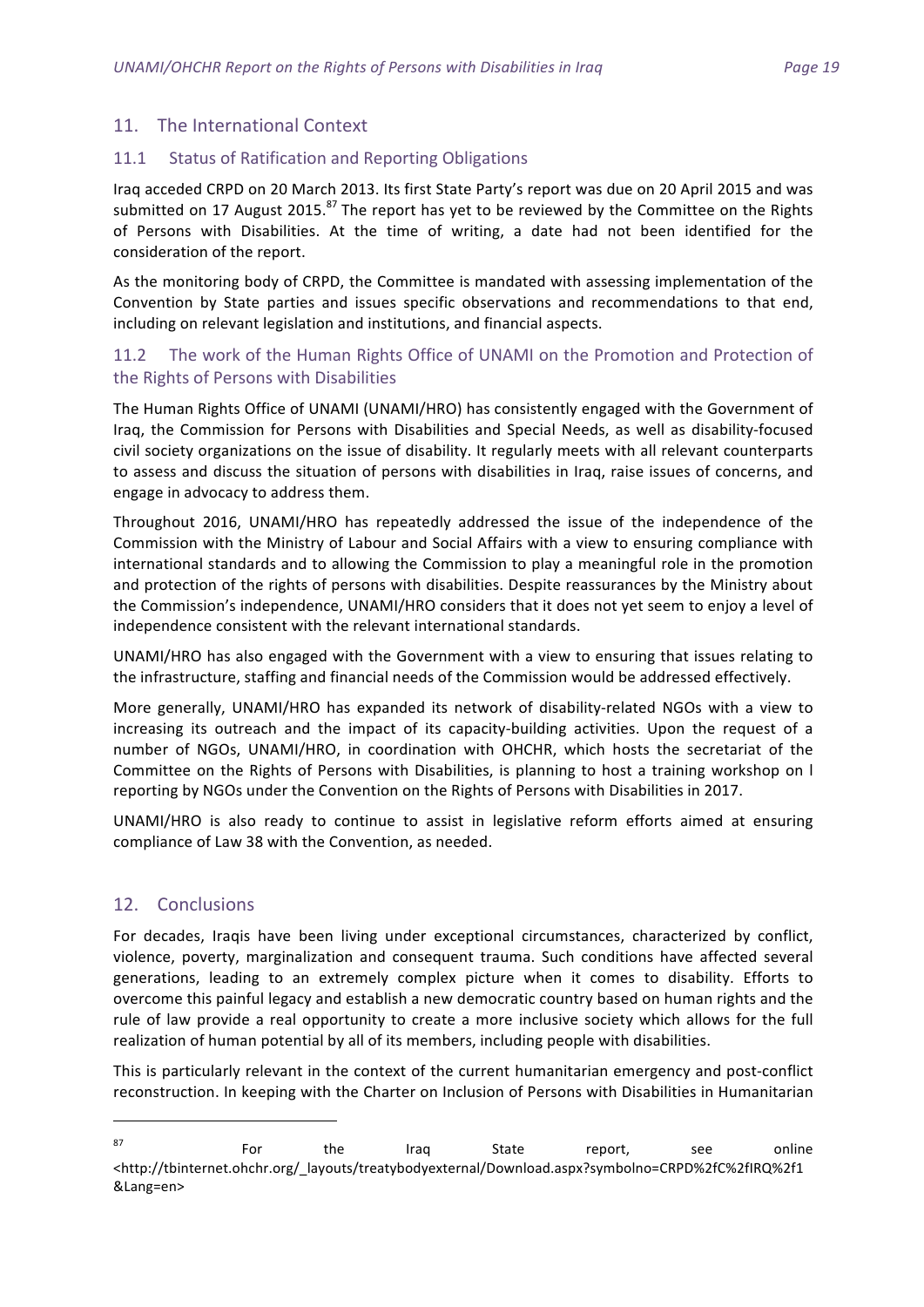Action, the government should capitalize on opportunities to rebuild a more inclusive Iraqi society and communities.

In this context, efforts must be made to remove obstacles that stand in the way of persons with disabilities to express their own, so far untapped, potential, in line with Iraq's obligations under international law, and in line with the 2030 Agenda for Sustainable Development.

The Government has made some steps to improve the rights of persons with disabilities, as outlined in the previous sections of this report. In general terms, disability-related organizations acknowledged the Government's efforts to raise awareness on the issue of disability. However, many also stressed the gap between the good intentions expressed in these commitments (which some described as 'just ink on paper'<sup>88</sup>) and their actual implementation. One of the respondents summarized that 'the Government lives in a valley and persons with disabilities in another one'<sup>89</sup>, an image that conveys the perceived distance between the two.

NGOs noted that more needed to be done, including in terms of awareness-raising, given the constant increase in the number of persons with disabilities throughout the country, and that initiatives should target the whole country and go beyond Baghdad and major urban centres to reach all persons with disabilities, including those living in rural areas.

#### 13. Recommendations

The widespread charity-based perception of disability in Iraq should give way to a rights-based approach to disability, in line with the State's obligations under CRPD. In this context, Law 38 (2013) on the Care of Persons with Disabilities and Special Needs should be revised to ensure full compliance with the Convention.

The legal framework for the promotion and the protection of the rights of persons with disabilities should be strengthened to dismantle the mental and physical barriers that prevent their active participation in society, on an equal basis with everyone else. To this end the Government should:

- a. Ratify the Optional Protocol to the Convention on the Rights of Persons with Disabilities;
- b. Implement the recommendations of United Nations Treaty Bodies and UPR related to disability,
- c. Implement the recommendation by the Committee on the Rights of the Child for Iraq to adopt a human rights-based approach to disability; ensure effective inclusive education, undertake awareness-raising programmes to eliminate discrimination against children with disabilities; and ensure their equal access to all social services and financial support<sup>90</sup>;
- d. Invite the Special Rapporteur on the rights of persons with disabilities to visit Iraq, taking into account the standing invitation that the Government of Iraq issued to all Special Procedures mandate holders on 16 February 2010.
- e. For the purpose of developing adequate policies and programmes, establish a system of quantitative and qualitative data collection and analysis, disaggregated by age and sex, and respectful of privacy and confidentiality standards. Also, with a view to bridging the data gap, consideration should be given to the inclusion in the next census of the Short Set of Questions developed by the Washington Group on Disability Statistics.<sup>91</sup>

<sup>&</sup>lt;sup>88</sup> NGO questionnaire, Baghdad, response no. 29.<br><sup>89</sup> NGO questionnaire, Baghdad, response no. 29.<br><sup>90</sup> CCR/C/IRQ/CO/2-4, May 2015, para 59.<br><sup>91</sup> http://www.cdc.gov/nchs/washington\_group/wg\_questions.htm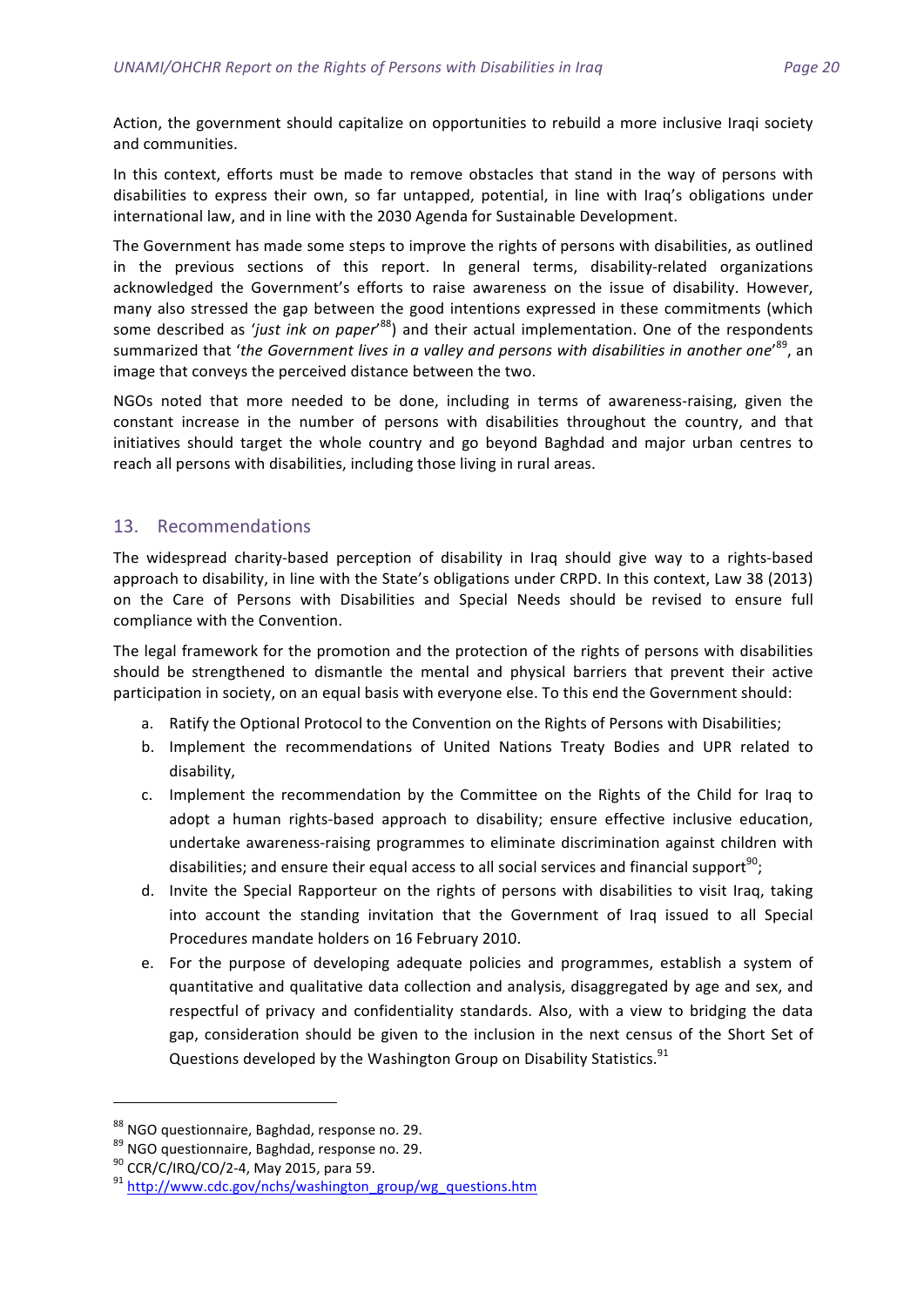- f. In this connection, special attention should be paid to children with disabilities, especially those in situation of displacement, in view of the specific vulnerability they face; the integration of disabled children in mainstream schools where possible to ensure full and inclusive educational opportunities; and the provision of specific training to teachers. Specific guidance on the right to inclusive education was provided by the Committee in its General Comment No. 4 (2016).
- g. Ensure the widespread dissemination and simplification of the procedures required to claim disability benefits, taking into account the obstacles that most persons with disabilities face in moving, particularly women and girls.
- h. Initiate a robust public awareness campaign by all actors concerned, and in consultation with persons with disabilities, focusing on the rights of persons with disabilities.
- i. Practical interventions are needed to eliminate the physical, psychological and attitudinal obstacles that create the disability in the first place. These interventions need to be designed with the active participation of the disabled persons themselves, whose potential remains so far untapped, keeping in mind the universal design with a view to ensuring systematic accessibility.
- j. Expand and improve specialized health-care/psycho-social support.
- k. Ensure that programmes supporting persons who acquired impairment as a result of armed conflict are fully in line with the Convention.
- I. Pay particular attention to the situation of women and girls with disabilities due to their specific vulnerabilities, particularly in a context of conflict and humanitarian emergency, including their exposure to violence, abuse, exploitation and harassment, and possible marginalization when it comes to receiving basic services and humanitarian assistance. Consideration should also be given to the above-mentioned General Comment No. 3 on Women and Girls with Disabilities.
- m. In addressing all the above-mentioned aspects, include persons with disabilities in decisionmaking processes affecting their lives, with a view to creating a conducive environment for their meaningful participation in society as dynamic, creative and effective agents of change.

<u> 1989 - Andrea Santa Andrea Andrea Andrea Andrea Andrea Andrea Andrea Andrea Andrea Andrea Andrea Andrea Andr</u>